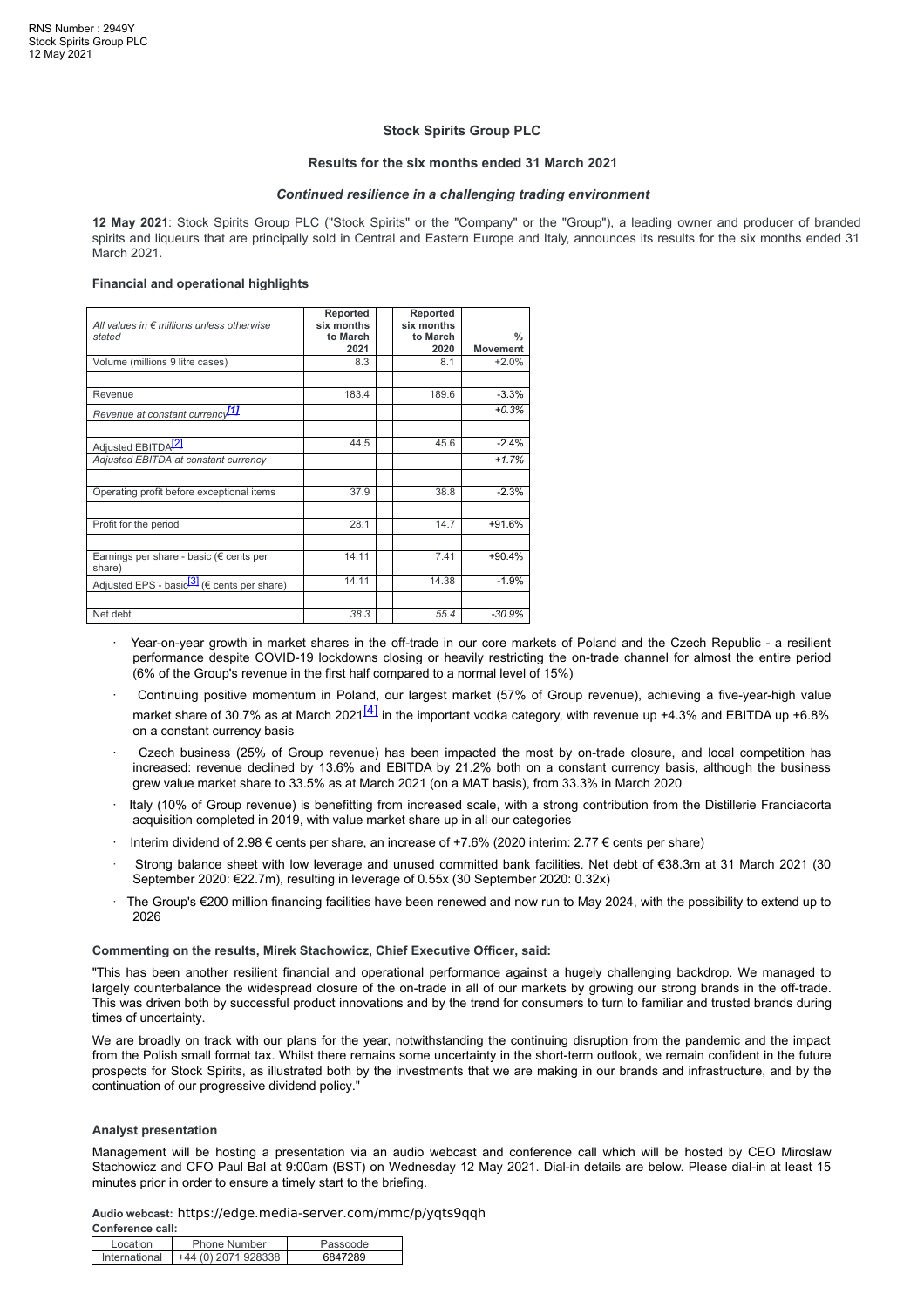Please note that questions will only be taken over the conference call and not the audio webcast.

A replay of the audio webcast will be available shortly afterwards on the same link as above.

| For further information:   |                                    |
|----------------------------|------------------------------------|
| <b>Stock Spirits Group</b> | +44 (0) 1628 648 500               |
| Paul Bal                   |                                    |
| <b>Powerscourt</b>         | + 44 (0) 20 7250 1446              |
| Rob Greening               | stockspirits@powerscourt-group.com |
| Lisa Kavanagh              |                                    |
|                            |                                    |

Bethany Johannsen

Investors can also address any query t[oinvestorqueries@stockspirits.com](mailto:investorqueries@stockspirits.com)

A copy of this interim results announcement ("announcement") has been posted on[www.stockspirits.com](http://www.stockspirits.com)

#### **About Stock Spirits Group**

Stock Spirits is one of the leading branded spirits and liqueurs businesses in Central and Eastern Europe and Italy, and offers a portfolio of products that are rooted in local and regional heritage. With businesses in Poland, the Czech Republic, Slovakia, Italy, Croatia and Bosnia & Herzegovina, Stock Spirits also exports to more than 50 other countries worldwide. Global sales volumes currently total over 125 million litres per year.

Stock Spirits has production facilities in Poland, the Czech Republic, Germany and Italy. Its portfolio includes well-established "millionaire" (selling in excess of one million 9 litre equivalent cases per annum) brands including Żoładkowa, Lubelska, Božkov and Stock Prestige, local leaders such as Stock 84 brandy, Fernet Stock bitters, Keglevich and Limoncè, as well as more recent innovations including Amundsen Expedition vodka and Božkov Republica rum.

Stock Spirits is listed on the main market of the London Stock Exchange. For the year ended 30 September 2020 it delivered total revenue of €341.0m and operating profit before exceptional items of €57.8m.

For further information, please visit [www.stockspirits.com](http://www.stockspirits.com)

#### **Disclaimer**

This announcement may contain statements which are not based on current or historical fact and which are forward looking in nature. These forward looking statements may reflect knowledge and information available at the date of preparation of this announcement and the Company undertakes no obligation to update these forward looking statements. Such forward looking statements are subject to known and unknown risks and uncertainties facing the Group including, without limitation, those risks described in this announcement, and other unknown future events and circumstances which can cause results and developments to differ materially from those anticipated. Nothing in this announcement should be construed as a profit forecast.

#### **Basis of Preparation**

The financial information contained in these interim results does not constitute statutory accounts of Stock Spirits Group PLC within the meaning of Section 434 of the Companies Act 2006. Statutory accounts for Stock Spirits Group PLC for the 12 months ended 30 September 2020 were delivered to the Registrar of Companies. The auditors have reported on the accounts. Their report was: (i) unqualified; (ii) did not include a reference to any matters to which the auditor drew attention by way of emphasis without qualifying their report; and (iii) did not constitute a statement under Section 498(2) or (3) of the Companies Act 2006.

#### **INTERIM MANAGEMENT REPORT**

#### **Overview**

Despite a hugely challenging backdrop, we have delivered another resilient performance during the first half of the year. Our locally focused business model operated without interruption. For almost the entire period, the on-trade channel in all of our main markets was either closed completely or heavily restricted by COVID-19 lockdown regulations. Over the period, that channel represented around 6% of Group revenue, down from around 15% before the pandemic.

Notwithstanding these difficult conditions and uncertainties, and strong prior year comparatives, in constant currency terms our revenue in the period of €183.4m was up by +0.3% versus the prior period, and Adjusted EBITDA of €44.5m was +1.7% ahead. Importantly, our brands gained market share almost wholly across the board in their categories in our core markets of Poland, Czech and Italy.

In Poland, our biggest market (57% of Group revenue) and the least exposed to the on-trade, we continued to experience positive momentum. Market share, volume, constant currency revenue and Adjusted EBITDA all grew, fuelled by a succession of innovative new products, especially in flavoured vodka. The retail pricing environment remained favourable after the 2020 excise increase and the new tax on small format bottles, introduced in January 2021, was fully passed on to the consumers.

The lockdown had a marked impact on our Czech business (25% of Group revenue) as the on-trade channel was traditionally around one-third of both our revenues and that of the total market. Competition in the Czech market intensified in the imported rums sub-category, whilst at the same time easing in herbal bitters. We are responding by consistently building our brand-equity in the rum category, whilst constantly driving growth and profitability in the remaining spirit categories.

It is pleasing to see our Italian unit (10% of Group revenue) respond well to its increased scale despite also being very exposed to the negative dynamics of the on-trade channel (pre-pandemic c.53% of total market sales in that country). Growth was primarily driven by the Distillerie Franciacorta business which we acquired in 2019 and has now been successfully integrated, and the Beam Suntory portfolio, whose distribution we took on in April 2020.

Our 'Other' markets (including Slovakia, Croatia and Bosnia & Herzegovina together with our export operations, known as 'International') delivered a stable performance overall, as challenges in markets exposed to the on-trade were offset by the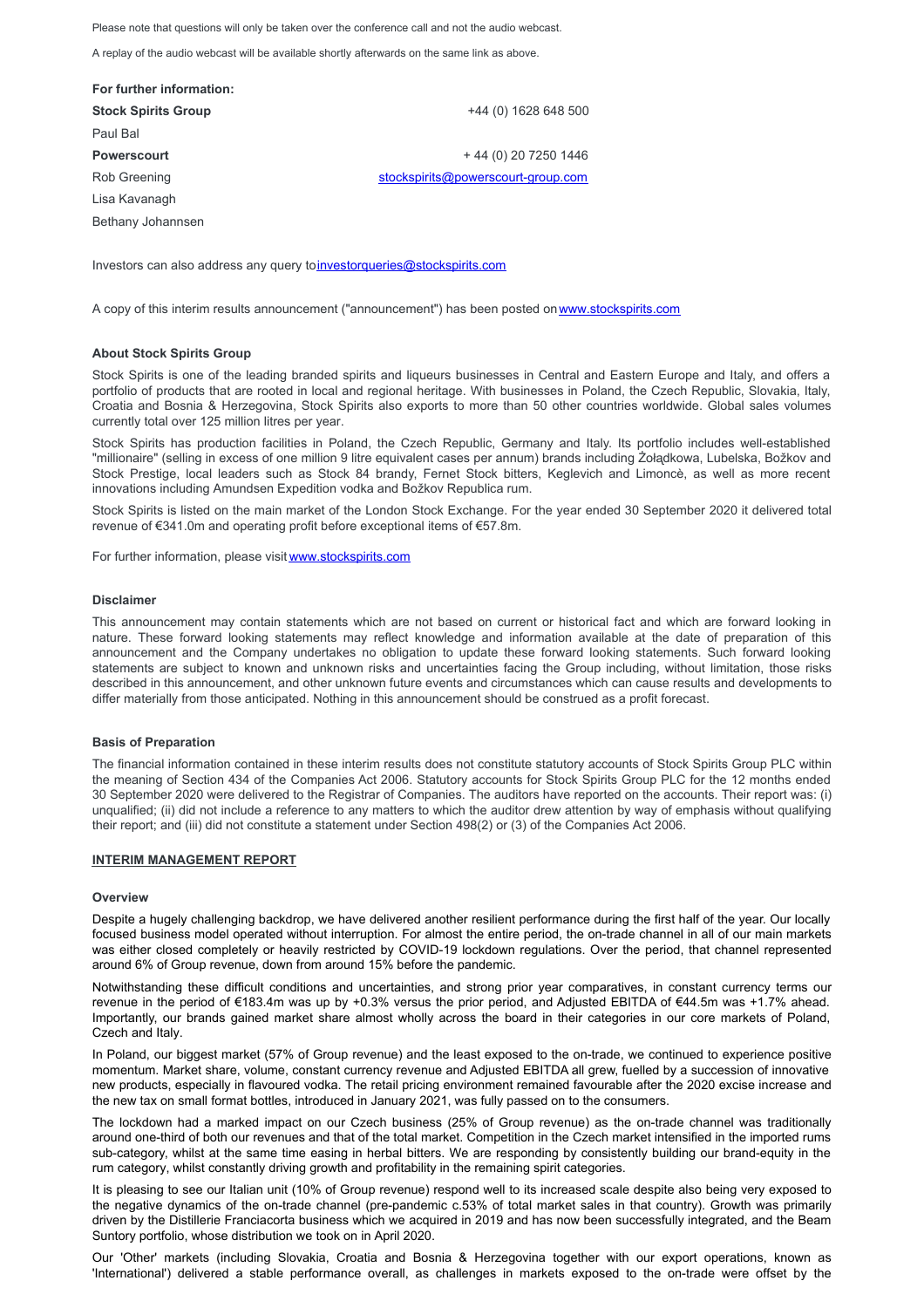improved performance of our Slovakian unit.

Working under lockdown conditions is slowing progress with initiatives that require more collaborative, cross-border effort. As previously reported, M&A progress has been particularly impacted, and we look forward to picking up momentum in this area as vaccination programmes across continental Europe continue to be rolled out.

During the period we have also started developing an updated strategy for the next three years. We believe that we delivered strongly against our current strategic priorities, and as a result we do not anticipate a significant departure from the areas that are currently under focus. The updated strategy, together with our revised long-term objectives, will be announced with our full-year results at the end of this year. As part of this strategic update, we will also further articulate our ambitious People, Planet, Processes ESG strategy, covering our relationship with the environment, our contributions to the communities in which we operate, and the framework of disciplines and processes that govern our business.

We are today announcing an interim dividend of  $2.98 \in \text{cents}$  per share, representing an increase of 7.6% versus last year's interim dividend of 2.77 € cents. Given our robust balance sheet, strong cash generation and resilient performance despite exceptionally challenging and uncertain trading conditions, we are pleased to continue with a progressive dividend policy for our shareholders.

#### **M&A**

M&A remains a strategic focus and whilst the COVID-19 pandemic has curtailed any M&A activity over the last 12 months, as conditions improve we will endeavour to seek out larger, more strategic opportunities to deliver growth and shareholder value for the future.

#### **Market performance:**

#### **Poland**

Poland (57% of Group revenue) delivered a strong performance across all of the key spirits categories, which is a clear illustration of the continuing momentum in our largest market.

Revenue decreased slightly on a reported basis by 0.5% to €104.3 million; and on a constant currency basis revenue was up €4.3 million or 4.3% (H1 2020: €100.0 million). Reported Adjusted EBITDA was €29.1 million (H1 2020: €28.5 million). On a constant currency basis Adjusted EBITDA increased by €1.9 million, with an increase in margin from 27.2% to 27.9% reflecting improved margin mix and reduced investment during the pandemic.

Total off-trade spirits value grew by +9.5%. Stock delivered growth in the three biggest spirits categories - vodka, whisky and brandy. Vodka, the largest spirits category in Poland, performed positively despite the COVID-19 challenges, achieving value growth of +6.8%. The key drivers were: strong growth from the total flavoured vodka segment's value (+8.2%), which commands higher average selling prices per litre than total clear vodka; and premiumisation, which continued despite COVID-19, leading to total premium vodka growth of +8.6% as consumers traded up to higher quality products at higher average price points.

It remains too early to assess the full impact of the small format tax, introduced in January 2021, on the performance of the overall vodka category. Initial indications are that, whilst overall consumption has declined slightly in the period between January and March, it is also changing format mix i.e. decreasing the proportion of purchases in small formats and growing the share of larger formats, in part due to consumers decanting at home. The roll-out of our new product development (NPD) programme in the small format segment is progressing as planned, including the introduction of the 25% ABV product offer in a 90ml pack; the 45% ABV product in a 40ml pot-shot and the implementation of a 350ml pack format.

Stock Spirits outperformed the total vodka category, growing value by +10.6% and increasing its value share from 29.7% to 30.7% on an MAT basis, a five year high. Our category-leading growth has been achieved through continued successful innovation in our flavoured range, coupled with the success of our premiumisation initiatives in clear vodka.

Whisky, the second largest spirits category in Poland, achieved double digit volume and value growth. Stock Spirits grew the absolute value of its leading agency distribution brand in Poland, Jim Beam, by +14.8%.

In brandy, the third largest spirits category in Poland, Stock Spirits maintained category leadership and grew Stock 84 value by +14.6%.

The on-trade has traditionally been estimated to account for around 10% of the market in Poland. Our business is underrepresented in this channel, with only around 1% of Stock's Polish revenue coming from the on-trade during this period (versus 3% prior to the pandemic).

Work on a new distillery at our Lublin facility continues and is expected to deliver the projected returns, despite minor COVIDrelated delays and additional investments in sustainable technologies.

#### **Czech Republic**

The environment has been highly challenging in the Czech Republic (25% of Group revenue) due to its sizeable on-trade channel being in lockdown for a substantial period, and competitor price discounting in the imported rum category. However, Stock continues to lead the spirits market whilst investing in brand equity growth and margin enhancement for the long term.

Reported revenue declined by 16.6% to €45.2 million (H1 2020: €54.2 million). On a constant currency basis, the decline was 13.6%. Reported EBITDA was €15.0 million (H1 2020: €19.8 million). On an underlying constant currency basis EBITDA decreased by €4.1 million, delivering a margin of 33.2% (H1 2020: 36.4%).

Total off-trade spirits value grew by +15.3% driven in part by COVID-19 increasing at-home consumption, but also because consumers continued to trade up to higher quality and higher price-point products.

Three of the four biggest spirits categories: rum, vodka and whisky remain in MAT value growth, more than compensating for a flat performance in herbal bitters.

As market leader, Stock Spirits chose to invest in brand equity-building and delivered growth in total spirits value (+16.2%), in line with the total spirits market, maintaining total spirits value share of 33.5%. Our Božkov brands (in rum and vodka) are an example of the benefits of investing in brand equity building, having recently delivered four gold and three silver medals at a series of prestigious international competitions.

Very positive value share growth was achieved in the herbal bitters category with Fernet Stock through the re-launched range and revised price architecture, growing from 24.6% to 27.6%. Growth was also achieved on Božkov and Pražská vodkas and on our agency distribution whisky portfolio. In rum, the largest spirits category in the Czech Republic, share gains from Božkov Tuzemsky and premium agency distribution brand Legendario (from the Bartida acquisition) were offset by losses on Božkov Republica, which came under pressure from local competitor copycat brands, leading to a decline in Stock's overall rum category value share from 65.7% to 64.0%.

The on-trade has traditionally been estimated to account for some 32% of the Czech marke $\overline{51}$ . It constituted some 8% of our revenue in the period, whereas it represented around 30% of our revenue prior to the pandemic. Throughout the lockdown we have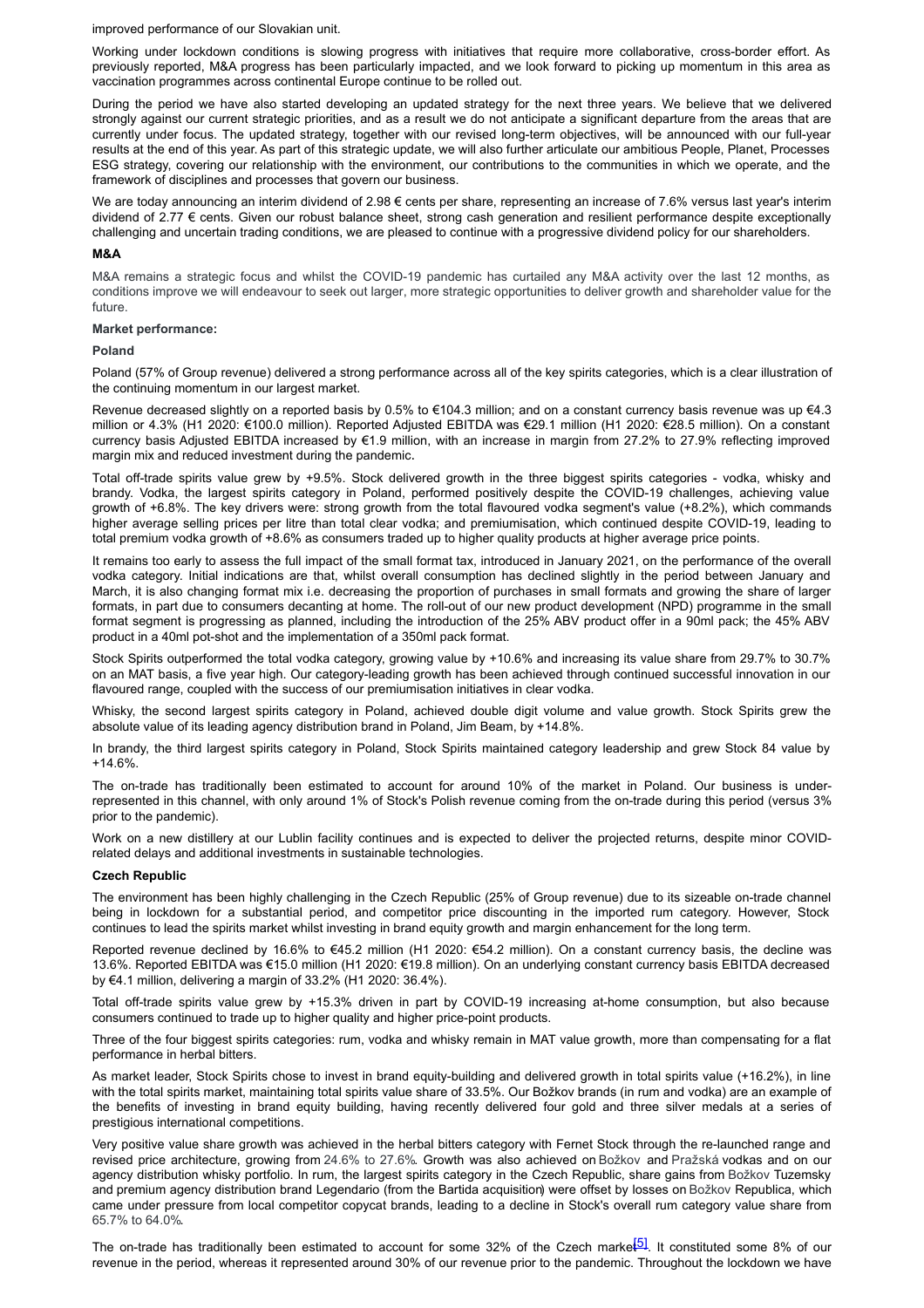continued to invest in the systems and training of our on-trade team and are very well positioned to benefit from the re-opening of this channel as lockdown eases.

#### **Italy**

Italy accounts for 10% of the Group's revenue. Revenue increased by +26.3%, to €18.6 million (H1 2020: €14.8 million). Adjusted EBITDA in H1 was €2.1 million (H1 2020: €0.8 million).

Whilst Stock Spirits has a relatively small share of total spirits, with a 6.8% value share in the modern off-trade channel on which we focus, we hold leading positions in several key categories. These include number one brands in clear vodka, vodka-based liqueurs and limoncello, and number two in brandy. In addition, following the 2019 acquisition of Distillerie Franciacorta, Stock is number one in off-trade grappa.

Our Italian range achieved volume and value growth in the modern off-trade. Our range's presence in the categories most heavily impacted by COVID-19 has contributed to Stock Italia delivering slower growth than the total spirits market, but we outperformed the market and grew share in all of our core categories. This was particularly the case in grappa, where Stock achieved value growth of +15.9%, significantly higher than the total grappa category growth (+9.9%).

The integration of the Distillerie Franciacorta acquisition, with its outstanding heritage and brands, has been completed. Salesforce synergies in both the on and off-trade have resulted in distribution expansion of both portfolios. Plans remain in place for the construction of a new production facility over the coming years.

The on-trade has traditionally been estimated to account for around 53% of the Italian market. It constituted around 22% of our revenue during the period, versus around 40% prior to the pandemic. We reorganised our on-trade salesforce during the pandemic and are well positioned to benefit from the re-opening of this channel.

#### **Other markets**

'Other markets' includes Slovakia, Croatia, Bosnia, as well as other export activities together known as International. Revenue was €15.2 million (H1 2020: €15.8 million) and Adjusted EBITDA was €2.8 million (H1 2020: €2.0 million).

In Slovakia, total spirits market value grew by +13.3%, and Stock continues to premiumise its range to grow value and profitability in what is a highly competitive market.

Stock Slovensko maintained its position as the second biggest spirits company in the off-trade, but its market share declined marginally to 10.6% as a result of growth in economy brands and private label. The management team of our Slovakian business has been combined with our Czech operations. This allowed us to better leverage the resulting scale of the broadly similar brand portfolios in both countries, leading to significantly improved profitability.

In Croatia we reinforced our market leading position in imported brandy, and grew value share from 13.3% to 13.5%.

All distribution brands have performed well, including the Beam Suntory brands, Beluga, The Dubliner Irish whiskey and the more recent addition of the Fentimans tonics range. As previously announced, and building on our existing arrangements, from March we commenced distribution of Diageo's full portfolio of premium and 'Reserve' brands in the Czech Republic.

In Germany our distributor has delivered significant growth by gaining increased listings in the retail segment for our Polish brands. A new brand ambassador for our Italian portfolio has been appointed in Germany to help drive similar growth.

Sources for all market data as referenced above: all data quoted is MAT to end March 2021, from Nielsen for Poland, Czech Republic, Slovakia and *Croatia, and from IRI and IWSR for Italy.*

#### **Financial performance**

Volumes for the period were up 2.0%, primarily due to the continued strong performance in Poland.

Reported revenue was down 3.3% to €183.4 million (H1 2020: €189.6 million) due to the impact from adverse foreign currency movements (-3.6%), as both the Polish Zloty and the Czech Koruna weakened against the Euro. Revenue at constant currency increased +0.3% driven by the increase in volume (+2.0%) and slight mix improvement (+0.1%), but significantly offset by lower effective pricing (-1.9%), mainly in the Czech Republic.

Revenue per litre fell 5.0% to €2.46 (H1 2020: €2.59) influenced by a number of factors: primarily adverse foreign currency movements, but also the mix impact of COVID-driven restrictions in the on-trade in our Czech, Italian and International markets, increased competition in rum in the Czech Republic, and more latterly, the impact of the small format tax in Poland.

Cost of goods sold per litre decreased 3.6% to €1.34 (H1 2020: €1.39), again mainly due tothe impact from foreign currency (- 4.3%), but offset by an increase in third-party brand costs and mix. These factors contributed to the gross profit margin diluting 90bps.

Selling expenses decreased 4.6% from a combination of lower third party sales agent costs and a decrease in investment in the ontrade channel, both being a consequence of the on-trade closures. Other operating costs decreased 11.1% mainly due to lower share-scheme costs and an insurance claim refund in respect of our Baltic distillery.

Operating profit for the period was €37.9 million, an increase of 51.8% on H1 2020 (€25.0 million). Adjusted EBITDA, at €44.5 million (H1 2020: €45.6 million) was 2.4% lower, due to the impact from foreign currency movements (-4.1%). However, Adjusted EBITDA margin improved 20bps to 24.3%. Consequently, Adjusted EBITDA at constant currency increased by +1.7%.

Net debt increased by €15.6 million to €38.3 million (30 September 2020: €22.7 million) largely due to the payment of the full-year 2020 final and special dividends (totalling €35.9 million), net capital expenditure (€5.0 million), and the purchase of own shares to meet share-scheme requirements (€3.8 million), partially offset by strong cash flow from operating activities of €31.3 million. As a result, leverage has increased from 0.32x (as at 30 September 2020) to 0.55x, reflecting the increased level of net debt.

Our financing facility covenants are: Net Debt/EBITDA 3.5x maximum and Interest Cover 4.0x minimum. We currently operate, and expect to remain, comfortably within these levels, and retain significant unused bank facilities. We have renewed our €200 million (with a €100 million 'accordion') financing facilities which now run to May 2024 with the possibility to extend to May 2026 and no material changes in either pricing or flexibility.

Net finance costs declined to €1.4 million (H1 2020: €2.2 million) due to a decrease in bank facility-drawings during the period and a reduction in interest rates.

As set out in the principal risks and uncertainties and in note 9 of the interim condensed consolidated financial statements, we continued with the appeal process against the €4.3 million assessment issued by the Polish tax authorities in respect of our 2013 Corporate Income Tax return and historical tax positions. There have been no significant developments during the period.

In December 2020, we received a decision from the Polish tax authorities in respect of the 2015 tax audit which focused on intragroup funding and withholding tax. An assessment amounting to €4.3 million, representing withholding tax, interest and penalties on inter-company interest payments, was received and paid in full. Following an unsuccessful administrative appeal to the tax authority issuing the assessment, an appeal to the District Administrative Court was lodged in March 2021. We believe the basis of the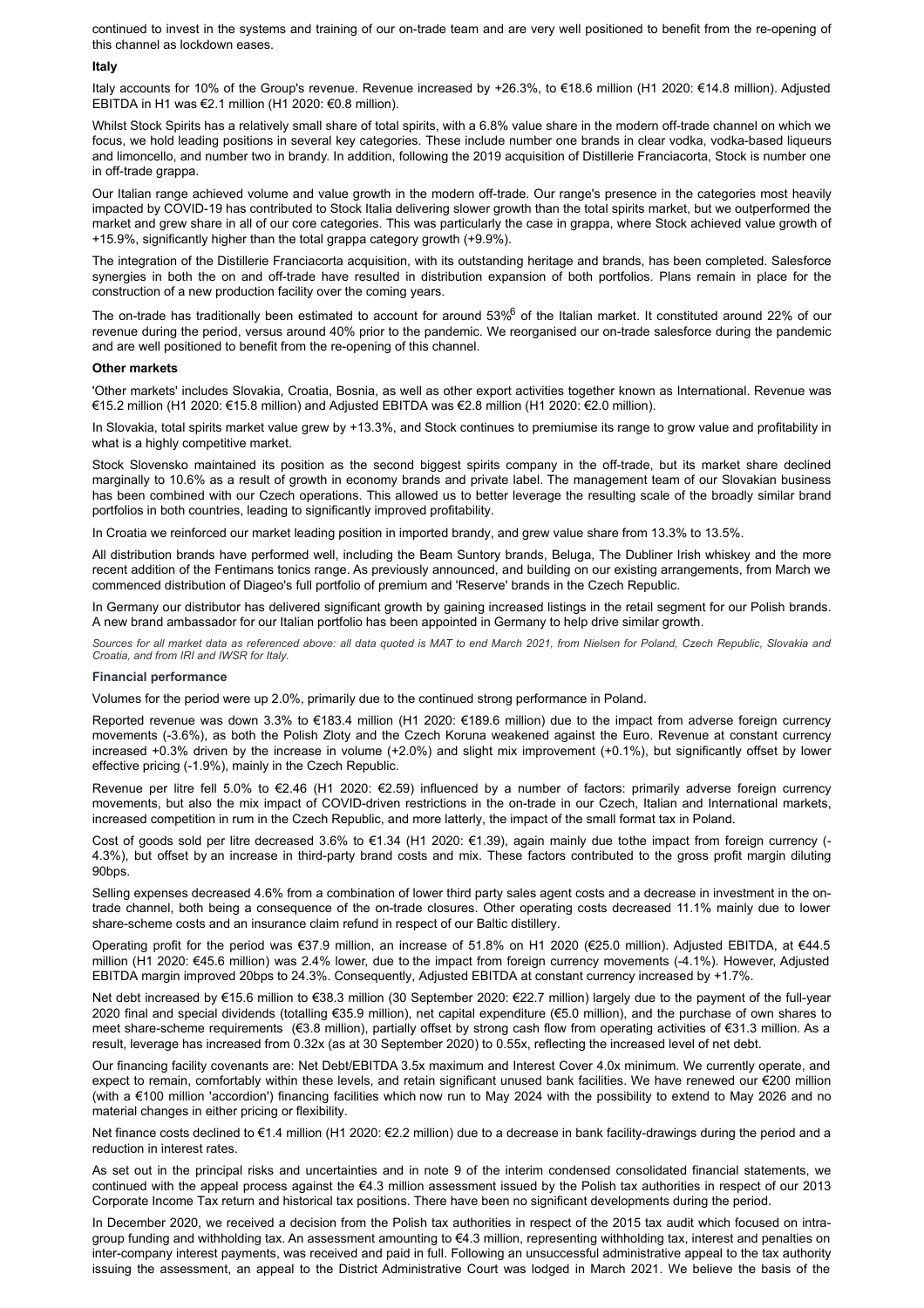assessment to be incorrect and have therefore recognised a receivable in respect of the amount paid.

In March 2021, the Czech Republic District Administrative Court issued an unfavourable judgement in respect of our appeal against the 2011 Corporate Income Tax assessment disallowing certain intra-group management recharges. As the judgement contradicts a substantial body of evidence submitted by us, an appeal was submitted on 15 March 2021 to the Supreme Administrative Court. Tax and penalties relating to the assessment were paid in May 2018.

Adjusted basic earnings per share was 14.11 € cents for the period, a decline of 1.9% on H1 2020 of 14.38 € cents per share.

The Board of Directors has approved an interim dividend payment of 2.98 € cents per share, an increase of 7.6% on the prior year interim dividend. This is consistent with our aim of providing progressive dividends, whilst maintaining our ability to build scale through potential future M&A. Our robust balance sheet and continued strong cash flow generation provide us with the capacity for further M&A should suitable opportunities arise. However, as we have said previously, if no meaningful M&A activity materialises then we will as a matter of course consider returning cash to investors via additional shareholder distributions.

The dividend will be paid on 18 June 2021, with a record date of 28 May 2021 (shareholders on the register at the close of business on 28 May 2021). The Euro:Sterling exchange rate will be fixed on the record date.

#### **Outlook**

We believe we have successfully weathered the difficult conditions of the past six months and we are well positioned to benefit from the post-pandemic recovery.

The negative impact of COVID-19 on the on-trade part of our business will continue until the pandemic is brought under control and there is a return to a more normal pattern of consumer behaviour. Given the continued progress being made in the roll-out of the vaccine programmes, we are confident that this reversion will happen in due course, and believe that it is likely to be preceded by an initial period of higher demand from consumers, especially if there is a tendency to travel less internationally.

There is the potential for more regulatory changes as governments tackle the economic consequences of their pandemic responses. Whilst the introduction of the anticipated new small format tax in Poland from 1 January 2021 has not had a material impact on our results during this period due to pre-selling, we expect that it will inevitably negatively affect the appeal of smaller format products in the market. Our plans to address this are currently being implemented and, based on our previous experience in meeting such challenges, we expect to be able to substantially mitigate the impact.

While there is still ongoing uncertainty as a result of COVID-19 and future regulatory developments, our model remains resilient. We remain confident in the future prospects for Stock Spirits, as illustrated both by the investments that we are making in our brands and infrastructure, and by the continuation of our progressive dividend policy.

#### **Going concern**

After making enquiries, the Directors have a reasonable expectation that the Company and its subsidiaries have adequate resources to continue in operational existence for at least the next twelve months. For this reason, they continue to adopt the going concern basis in preparing the consolidated financial information of the Group.

#### **Principal risks and uncertainties**

Stock Spirits Group believes the following to be the principal risks facing its business. Risks are identified and assessed through a combined bottom-up and top-down approach. If any of these risks occur, Stock Spirits' business, financial condition and performance might suffer and the trading price and/or liquidity of the shares may decline. Not all of these risks are within our control and this list cannot be considered to be exhaustive, as other risks and uncertainties may emerge in a changing business environment.

The timetable at which the COVID-19 vaccination programmes across our key markets enable lockdowns and other restrictions to be lifted remain uncertain. It is also not yet possible to determine the longer-term macro-economic impact of the increased government spending and loss of tax revenue in our key countries. At this point in time, we are assuming that when restrictions are lifted, our markets will return largely to normal. However, there may be some longer lasting changes within the trade channels e.g. some bars, restaurants and other outlets may decide not to re-open when the pandemic ends. International travel may continue to be subdued, impacting economies that depend on a high level of tourism such as Italy, even after allowing for a compensating increase in domestic tourism. Online purchasing could continue to increase for all categories, including alcohol. There may be other longer lasting changes in consumer behaviours, but it is not yet clear whether that might entail a reduction in social gatherings, or an increase. Taking all these uncertain factors into account, we are currently assuming that underlying consumer demand and trends will not be significantly altered post COVID-19 in a way which would materially impact our Group as a whole. This is broadly the position we have observed over the preceding 12 months since COVID-19 became widespread across our markets, during which time our businesses demonstrated their resilience, although firm conclusions about the future cannot yet be drawn. Based on that, the Board considers the principal risks and uncertainties for the Group are:

- · Economic & political change Results are affected by overall economic conditions and consumer confidence in key geographic markets in Central and Eastern Europe markets where economic and regulatory uncertainty is considered to be higher than other European countries.
- Taxes Increases in taxes, particularly excise duty rates and VAT, could adversely affect the demand for the Group's products. Tax increases are likely to be considered by many governments to help pay the costs incurred in handling the COVID-19 outbreak. Demand for the Group's products is particularly sensitive to fluctuations in excise taxes, since excise taxes generally constitute the largest component of the sales price of spirits. New taxes such as the small format tax in Poland present a similar risk. The Group may also be exposed to tax liabilities resulting from tax audits. Changes in tax laws and related interpretations and increased enforcement actions and penalties may increase the cost of doing business. In addition, certain tax positions taken by the Group are based on industry practice and external tax advice and/or involve a significant degree of judgement.
- Laws & regulations The Group is subject to extensive laws and regulations limiting advertising, promotions and access to its products, as well as laws and regulations relating to its operations, such as anti-trust, anti-bribery, data protection, late payment of creditors, health and safety and environmental laws, and there is increasing enforcement of such laws. These regulations and any changes to them could limit the Group's business activities or increase costs.
- · Marketplace & Competition The Group operates in highly competitive markets that may result in pressure on prices and loss of market share.
- Strategic transactions Key objectives of the Group are: (i) the development of new products and variants; (ii) expansion through the acquisition of additional businesses; and (iii) distribution agreements with world-class brand partners. Unsuccessful launches, or failure by the Group to fulfil its expansion plans or integrate completed acquisitions, or to maintain and develop its third party brand relationships, could have a material adverse effect on the Group's growth potential and performance.
- Disruption to Operations and Environment our operations or systems could be disrupted by physical events or cyber-attacks. From an environment perspective, the Group faces two main types of risk: transition risks such as taxes on carbon and plastic;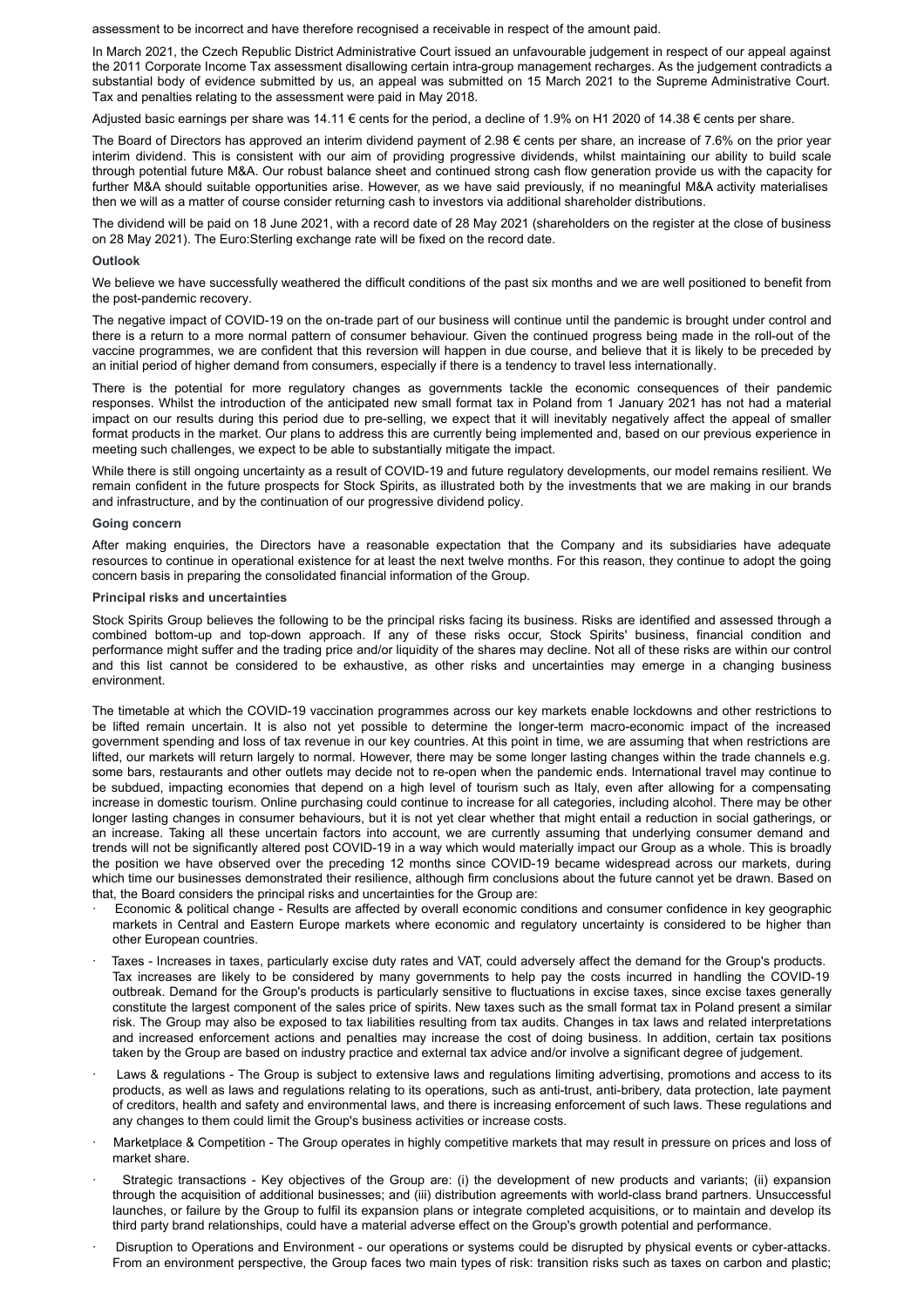and physical risks such as extreme weather conditions and climate change causing acute and/or chronic impacts on supplies of key raw materials such as grains.

Further detail on the principal risks and uncertainties affecting the business activities of the Group are set out on pages 52-59 in the Stock Spirits Group 2020 Annual Report, a copy of which is available on the Company's website at www.stockspirits.com. Subject as stated above regarding COVID-19 uncertainty, in the view of the Board there is no material change in these risks in respect of the remaining six months of the year.

**Responsibility statement of the Directors in respect of the half-yearly financial report**

We confirm to the best of our knowledge:

The condensed set of financial statements has been prepared in accordance with IAS 34 Interim Financial Reporting in conformity with the requirements of the Companies Act 2006.

The interim management report includes a fair review of the information required by:

- a) DTR 4.2 7R of the Disclosure Guidance and Transparency Rules, being an indication of important events that have occurred during the first six months of the financial year and their impact on the condensed set of financial statements; and a description of the principal risks and uncertainties for the remaining six months of the year; and
- b) DTR 4.2 8R of the Disclosure Guidance and Transparency Rules, being related party transactions that have taken place in the first six months of the current financial year and that have materially affected the financial position or performance of the entity during that period; and any changes in the related party transactions described in the last annual report that could do so.

#### *Board of Directors*

The Board of Directors as at 12 May 2021 is as follows: David Maloney, Non-Executive Chairman Mirek Stachowicz, Chief Executive Officer Paul Bal, Chief Financial Officer John Nicolson, Senior Independent Non-Executive Director Kate Allum, Independent Non-Executive Director Diego Bevilacqua, Independent Non-Executive Director Tomasz Blawat, Independent Non-Executive Director Mike Butterworth, Independent Non-Executive Director

For and on behalf of the Board of Directors Mirek Stachowicz Chief Executive Officer 12 May 2021

Chairman

David Maloney

### **Stock Spirits Group PLC**

Unaudited Interim Condensed Consolidated Financial Statements *Six-month period ended 31 March 2021*

## **Independent Review Report to Stock Spirits Group PLC**

#### **Conclusion**

We have been engaged by the company to review the condensed set of financial statements in the half-yearly financial report for the six months ended 31 March 2021 which comprises the Interim condensed consolidated income statement, Interim condensed consolidated statement of comprehensive income, Interim condensed consolidated statement of financial position, Interim condensed consolidated statement of changes in equity, Interim condensed consolidated statement of cash flows, and the related explanatory notes.

Based on our review, nothing has come to our attention that causes us to believe that the condensed set of financial statements in the half-yearly financial report for the six months ended 31 March 2021 is not prepared, in all material respects, in accordance with IAS 34 Interim Financial Reporting adopted pursuant to Regulation (EC) No 1606/2002 as it applies in the European Union and the Disclosure Guidance and Transparency Rules ("the DTR") of the UK's Financial Conduct Authority ("the UK FCA").

#### **Scope of review**

We conducted our review in accordance with International Standard on Review Engagements (UK and Ireland) 2410 Review of Interim Financial Information Performed by the Independent Auditor of the Entity issued by the Auditing Practices Board for use in the UK. A review of interim financial information consists of making enquiries, primarily of persons responsible for financial and accounting matters, and applying analytical and other review procedures. We read the other information contained in the halfyearly financial report and consider whether it contains any apparent misstatements or material inconsistencies with the information in the condensed set of financial statements.

A review is substantially less in scope than an audit conducted in accordance with International Standards on Auditing (UK) and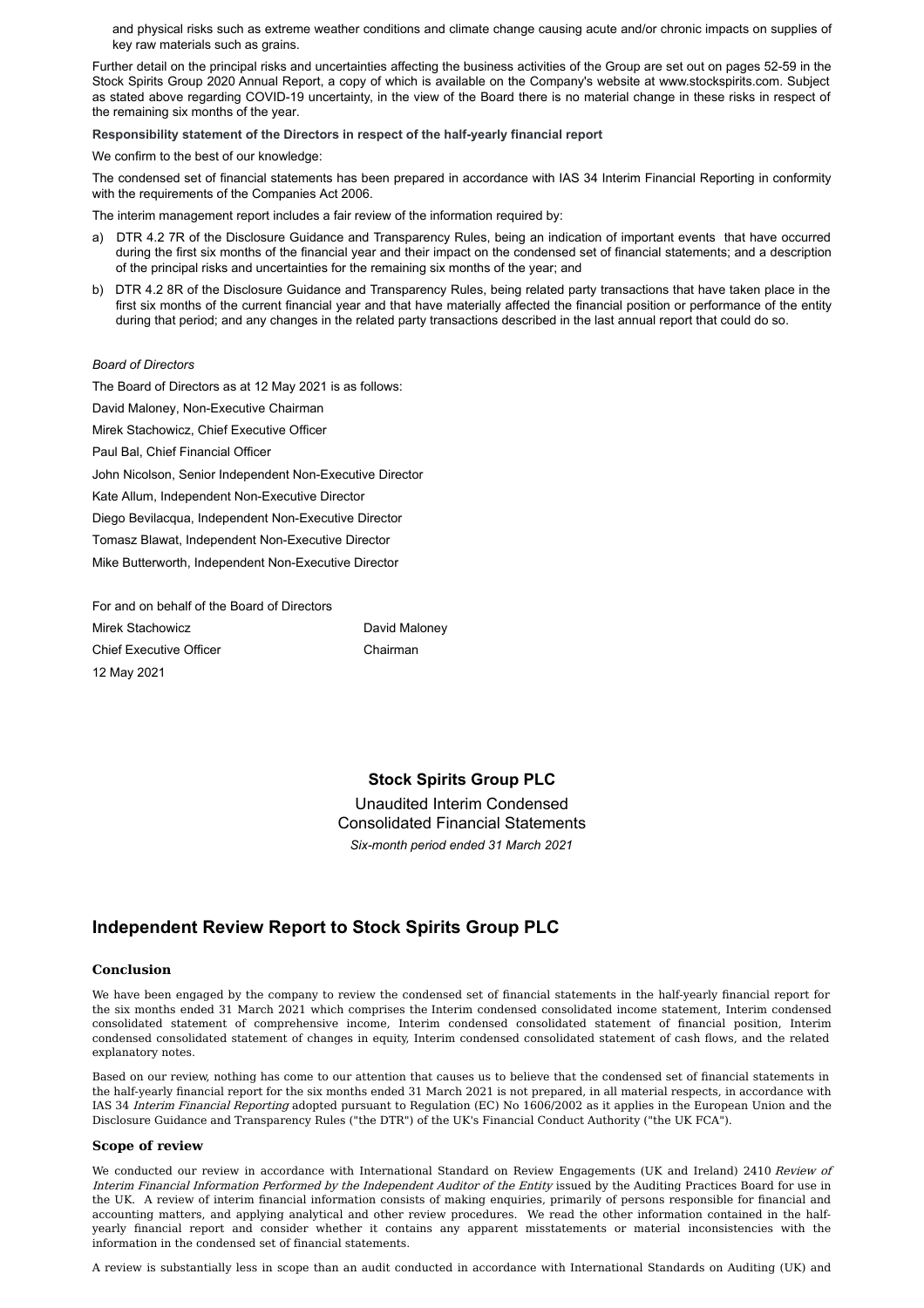consequently does not enable us to obtain assurance that we would become aware of all significant matters that might be identified in an audit. Accordingly, we do not express an audit opinion.

#### **Directors' responsibilities**

The half-yearly financial report is the responsibility of, and has been approved by, the directors. The directors are responsible for preparing the half-yearly financial report in accordance with the DTR of the UK FCA.

As disclosed in Note 2, the latest annual financial statements of the group were prepared in accordance with International Financial Reporting Standards as adopted by the EU and the next annual financial statements will be prepared in accordance with International Financial Reporting Standards adopted pursuant to Regulation (EC) No 1606/2002 as it applies in the European Union and in accordance with international accounting standards in conformity with the requirements of the Companies Act 2006. The directors are responsible for preparing the condensed set of financial statements included in the half-yearly financial report in accordance with IAS 34 adopted pursuant to Regulation (EC) No 1606/2002 as it applies in the European Union.

#### **Our responsibility**

Our responsibility is to express to the company a conclusion on the condensed set of financial statements in the half-yearly financial report based on our review.

#### **The purpose of our review work and to whom we owe our responsibilities**

This report is made solely to the company in accordance with the terms of our engagement to assist the company in meeting the requirements of the DTR of the UK FCA. Our review has been undertaken so that we might state to the company those matters we are required to state to it in this report and for no other purpose. To the fullest extent permitted by law, we do not accept or assume responsibility to anyone other than the company for our review work, for this report, or for the conclusions we have reached.

#### **Paul Nichols For and on behalf of KPMG LLP** Chartered Accountants 15 Canada Square London

E14 5GL

12 May 2021

### **Interim condensed consolidated income statement**

**For the six months ended 31 March 2021**

|                                                                               |              | Six months     | Six months     |
|-------------------------------------------------------------------------------|--------------|----------------|----------------|
|                                                                               |              | ended 31       | ended 31       |
|                                                                               |              | March 2021     | March 2020     |
|                                                                               |              | Unaudited      | Unaudited      |
|                                                                               |              |                | Restated*      |
|                                                                               | <b>Notes</b> | $\epsilon$ 000 | $\epsilon$ 000 |
| Revenue                                                                       | 5            | 183,425        | 189,612        |
| Cost of goods sold                                                            |              | (99, 642)      | (101, 307)     |
| <b>Gross profit</b>                                                           |              | 83,783         | 88,305         |
| Selling expenses                                                              |              | (31, 311)      | (32, 810)      |
| Other operating expenses                                                      |              | (14, 436)      | (16, 230)      |
| Impairment loss on trade and other receivables                                |              | (118)          | (315)          |
| Share of loss of equity-accounted investees, net of tax                       | 16           | (30)           | (165)          |
| Operating profit before exceptional items                                     |              | 37,888         | 38,785         |
| Exceptional income                                                            | 7            |                | 1,641          |
| Exceptional expense                                                           | 7            |                | (15, 459)      |
| <b>Operating profit</b>                                                       |              | 37,888         | 24,967         |
| Finance income                                                                | 8            | 156            | 161            |
| Finance costs                                                                 | 8            | (1,603)        | (2, 331)       |
| <b>Profit before tax</b>                                                      |              | 36,441         | 22,797         |
| Income tax expense                                                            | 9            | (8, 301)       | (8, 108)       |
| <b>Profit for the period</b>                                                  |              | 28,140         | 14,689         |
|                                                                               |              |                |                |
| Attributable to:                                                              |              |                |                |
| Equity holders of the Parent                                                  |              | 28,140         | 14,689         |
| Earnings per share, (€cents), attributable to equity holders of<br>the Parent |              |                |                |
| Basic                                                                         | 10           | 14.11          | 7.41           |
| Diluted                                                                       | 10           | 14.08          | 7.33           |
|                                                                               |              |                |                |

\*Restated for the reclassification of certain Group central costs and IFRS 16-related depreciation charges on warehouses totalling €1,464,000 from Other operating expenses to Selling expenses.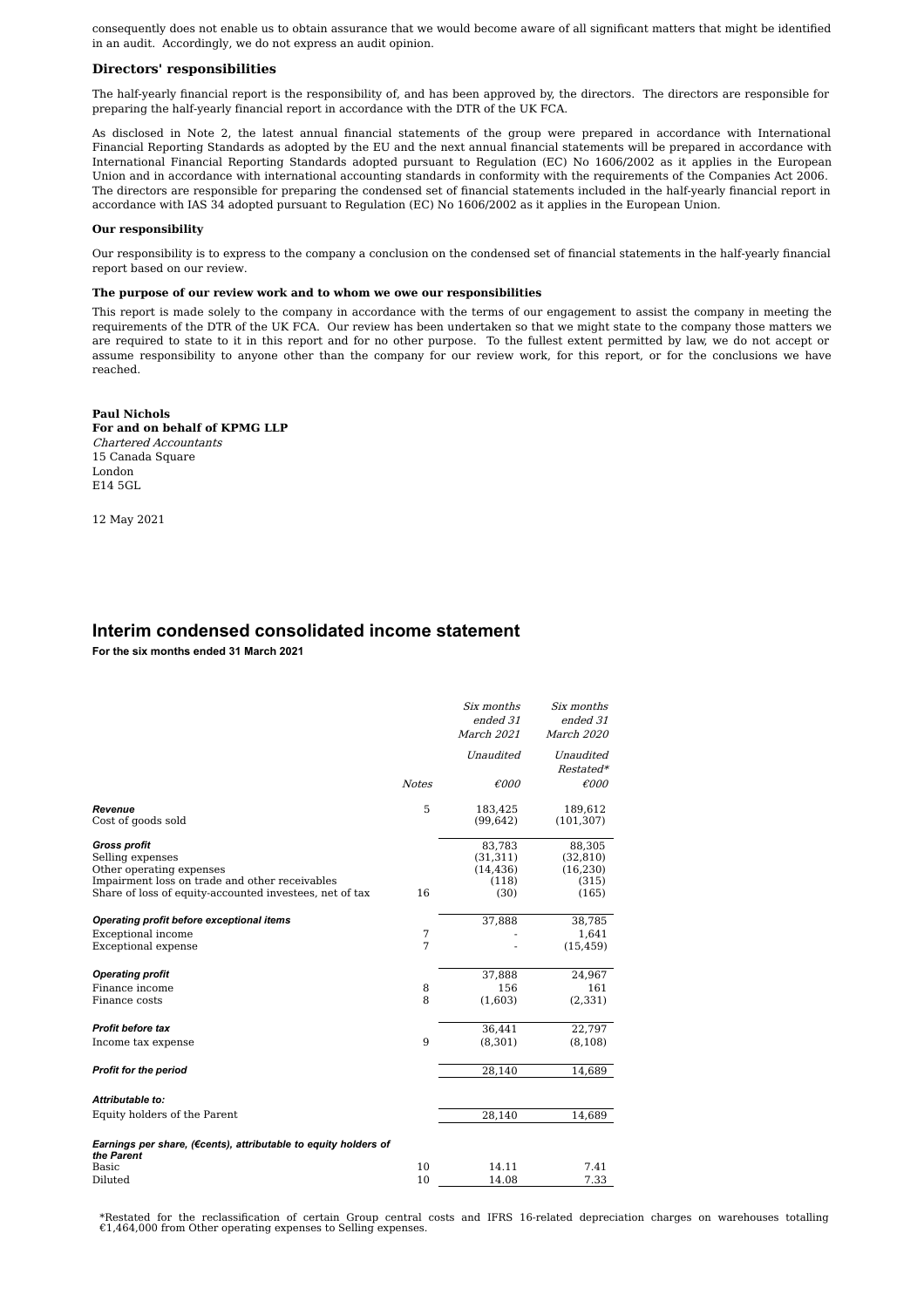# **Interim condensed consolidated statement of comprehensive income**

**For the six months ended 31 March 2021**

| Six months        | Six months        |
|-------------------|-------------------|
| ended 31          | ended 31          |
| <i>March 2021</i> | <i>March 2020</i> |
| Unaudited         | Unaudited         |
| $\epsilon$ 000    | $\epsilon$ 000    |
| 28.140            | 14.689            |
|                   |                   |
| 7.135             | (10.846)          |
| 35.275            | 3.843             |
|                   |                   |
| 35.275            | 3.843             |
|                   |                   |

# **Interim condensed consolidated statement of financial position**

**As at 31 March 2021**

*Registered Company No: 08687223*

| 2021<br>2020<br>Unaudited<br>Audited<br>$\epsilon$ 000<br>$\epsilon$ 000<br><b>Notes</b><br><b>Non-current assets</b><br>Intangible assets - goodwill<br>11<br>48,169<br>46,795<br>12<br>Intangible assets - other<br>312,340<br>306,431<br>Property, plant and equipment<br>14<br>50,947<br>51,639<br>15<br>Right-of-use assets<br>11,635<br>10,203<br>16<br>Investment in equity-accounted investee<br>2,100<br>2,070<br>Deferred tax assets<br>1,836<br>1,903<br>Other assets<br>4,483<br>4,661<br>430,226<br>424,986<br><b>Current assets</b><br>Inventories<br>49,061<br>44,986<br>Trade and other receivables<br>108,368<br>92,383<br>Current tax assets<br>3,870<br>6,931<br>17<br>Short-term deposits<br>6,471<br>18,132<br>18<br>Cash and cash equivalents<br>42,747<br>45,546<br>216,377<br>202,118<br><b>Total assets</b><br>646,603<br>627,104<br><b>Non-current liabilities</b><br>19<br><b>Borrowings</b><br>78,903<br>70,539<br>Other financial liabilities<br>10,370<br>11,632<br>Deferred tax liabilities<br>49,012<br>47,229<br>Provisions<br>1,290<br>1,249<br>Trade and other payables<br>107<br>355<br>139,682<br>131,004<br><b>Current liabilities</b><br>Trade and other payables<br>71,696<br>79,903<br>Other financial liabilities<br>5,783<br>5,894<br>Income tax payable<br>4,081<br>4,562<br>Indirect tax payable<br>80,915<br>57,824<br>Provisions<br>961<br>805<br>163,436<br>148,988<br><b>Total liabilities</b><br>303,118<br>279,992 |  | 31 March | 30 September |
|-----------------------------------------------------------------------------------------------------------------------------------------------------------------------------------------------------------------------------------------------------------------------------------------------------------------------------------------------------------------------------------------------------------------------------------------------------------------------------------------------------------------------------------------------------------------------------------------------------------------------------------------------------------------------------------------------------------------------------------------------------------------------------------------------------------------------------------------------------------------------------------------------------------------------------------------------------------------------------------------------------------------------------------------------------------------------------------------------------------------------------------------------------------------------------------------------------------------------------------------------------------------------------------------------------------------------------------------------------------------------------------------------------------------------------------------------------------------------|--|----------|--------------|
|                                                                                                                                                                                                                                                                                                                                                                                                                                                                                                                                                                                                                                                                                                                                                                                                                                                                                                                                                                                                                                                                                                                                                                                                                                                                                                                                                                                                                                                                       |  |          |              |
|                                                                                                                                                                                                                                                                                                                                                                                                                                                                                                                                                                                                                                                                                                                                                                                                                                                                                                                                                                                                                                                                                                                                                                                                                                                                                                                                                                                                                                                                       |  |          |              |
|                                                                                                                                                                                                                                                                                                                                                                                                                                                                                                                                                                                                                                                                                                                                                                                                                                                                                                                                                                                                                                                                                                                                                                                                                                                                                                                                                                                                                                                                       |  |          |              |
|                                                                                                                                                                                                                                                                                                                                                                                                                                                                                                                                                                                                                                                                                                                                                                                                                                                                                                                                                                                                                                                                                                                                                                                                                                                                                                                                                                                                                                                                       |  |          |              |
|                                                                                                                                                                                                                                                                                                                                                                                                                                                                                                                                                                                                                                                                                                                                                                                                                                                                                                                                                                                                                                                                                                                                                                                                                                                                                                                                                                                                                                                                       |  |          |              |
|                                                                                                                                                                                                                                                                                                                                                                                                                                                                                                                                                                                                                                                                                                                                                                                                                                                                                                                                                                                                                                                                                                                                                                                                                                                                                                                                                                                                                                                                       |  |          |              |
|                                                                                                                                                                                                                                                                                                                                                                                                                                                                                                                                                                                                                                                                                                                                                                                                                                                                                                                                                                                                                                                                                                                                                                                                                                                                                                                                                                                                                                                                       |  |          |              |
|                                                                                                                                                                                                                                                                                                                                                                                                                                                                                                                                                                                                                                                                                                                                                                                                                                                                                                                                                                                                                                                                                                                                                                                                                                                                                                                                                                                                                                                                       |  |          |              |
|                                                                                                                                                                                                                                                                                                                                                                                                                                                                                                                                                                                                                                                                                                                                                                                                                                                                                                                                                                                                                                                                                                                                                                                                                                                                                                                                                                                                                                                                       |  |          |              |
|                                                                                                                                                                                                                                                                                                                                                                                                                                                                                                                                                                                                                                                                                                                                                                                                                                                                                                                                                                                                                                                                                                                                                                                                                                                                                                                                                                                                                                                                       |  |          |              |
|                                                                                                                                                                                                                                                                                                                                                                                                                                                                                                                                                                                                                                                                                                                                                                                                                                                                                                                                                                                                                                                                                                                                                                                                                                                                                                                                                                                                                                                                       |  |          |              |
|                                                                                                                                                                                                                                                                                                                                                                                                                                                                                                                                                                                                                                                                                                                                                                                                                                                                                                                                                                                                                                                                                                                                                                                                                                                                                                                                                                                                                                                                       |  |          |              |
|                                                                                                                                                                                                                                                                                                                                                                                                                                                                                                                                                                                                                                                                                                                                                                                                                                                                                                                                                                                                                                                                                                                                                                                                                                                                                                                                                                                                                                                                       |  |          |              |
|                                                                                                                                                                                                                                                                                                                                                                                                                                                                                                                                                                                                                                                                                                                                                                                                                                                                                                                                                                                                                                                                                                                                                                                                                                                                                                                                                                                                                                                                       |  |          |              |
|                                                                                                                                                                                                                                                                                                                                                                                                                                                                                                                                                                                                                                                                                                                                                                                                                                                                                                                                                                                                                                                                                                                                                                                                                                                                                                                                                                                                                                                                       |  |          |              |
|                                                                                                                                                                                                                                                                                                                                                                                                                                                                                                                                                                                                                                                                                                                                                                                                                                                                                                                                                                                                                                                                                                                                                                                                                                                                                                                                                                                                                                                                       |  |          |              |
|                                                                                                                                                                                                                                                                                                                                                                                                                                                                                                                                                                                                                                                                                                                                                                                                                                                                                                                                                                                                                                                                                                                                                                                                                                                                                                                                                                                                                                                                       |  |          |              |
|                                                                                                                                                                                                                                                                                                                                                                                                                                                                                                                                                                                                                                                                                                                                                                                                                                                                                                                                                                                                                                                                                                                                                                                                                                                                                                                                                                                                                                                                       |  |          |              |
|                                                                                                                                                                                                                                                                                                                                                                                                                                                                                                                                                                                                                                                                                                                                                                                                                                                                                                                                                                                                                                                                                                                                                                                                                                                                                                                                                                                                                                                                       |  |          |              |
|                                                                                                                                                                                                                                                                                                                                                                                                                                                                                                                                                                                                                                                                                                                                                                                                                                                                                                                                                                                                                                                                                                                                                                                                                                                                                                                                                                                                                                                                       |  |          |              |
|                                                                                                                                                                                                                                                                                                                                                                                                                                                                                                                                                                                                                                                                                                                                                                                                                                                                                                                                                                                                                                                                                                                                                                                                                                                                                                                                                                                                                                                                       |  |          |              |
|                                                                                                                                                                                                                                                                                                                                                                                                                                                                                                                                                                                                                                                                                                                                                                                                                                                                                                                                                                                                                                                                                                                                                                                                                                                                                                                                                                                                                                                                       |  |          |              |
|                                                                                                                                                                                                                                                                                                                                                                                                                                                                                                                                                                                                                                                                                                                                                                                                                                                                                                                                                                                                                                                                                                                                                                                                                                                                                                                                                                                                                                                                       |  |          |              |
|                                                                                                                                                                                                                                                                                                                                                                                                                                                                                                                                                                                                                                                                                                                                                                                                                                                                                                                                                                                                                                                                                                                                                                                                                                                                                                                                                                                                                                                                       |  |          |              |
|                                                                                                                                                                                                                                                                                                                                                                                                                                                                                                                                                                                                                                                                                                                                                                                                                                                                                                                                                                                                                                                                                                                                                                                                                                                                                                                                                                                                                                                                       |  |          |              |
|                                                                                                                                                                                                                                                                                                                                                                                                                                                                                                                                                                                                                                                                                                                                                                                                                                                                                                                                                                                                                                                                                                                                                                                                                                                                                                                                                                                                                                                                       |  |          |              |
|                                                                                                                                                                                                                                                                                                                                                                                                                                                                                                                                                                                                                                                                                                                                                                                                                                                                                                                                                                                                                                                                                                                                                                                                                                                                                                                                                                                                                                                                       |  |          |              |
|                                                                                                                                                                                                                                                                                                                                                                                                                                                                                                                                                                                                                                                                                                                                                                                                                                                                                                                                                                                                                                                                                                                                                                                                                                                                                                                                                                                                                                                                       |  |          |              |
|                                                                                                                                                                                                                                                                                                                                                                                                                                                                                                                                                                                                                                                                                                                                                                                                                                                                                                                                                                                                                                                                                                                                                                                                                                                                                                                                                                                                                                                                       |  |          |              |
|                                                                                                                                                                                                                                                                                                                                                                                                                                                                                                                                                                                                                                                                                                                                                                                                                                                                                                                                                                                                                                                                                                                                                                                                                                                                                                                                                                                                                                                                       |  |          |              |
|                                                                                                                                                                                                                                                                                                                                                                                                                                                                                                                                                                                                                                                                                                                                                                                                                                                                                                                                                                                                                                                                                                                                                                                                                                                                                                                                                                                                                                                                       |  |          |              |
|                                                                                                                                                                                                                                                                                                                                                                                                                                                                                                                                                                                                                                                                                                                                                                                                                                                                                                                                                                                                                                                                                                                                                                                                                                                                                                                                                                                                                                                                       |  |          |              |
|                                                                                                                                                                                                                                                                                                                                                                                                                                                                                                                                                                                                                                                                                                                                                                                                                                                                                                                                                                                                                                                                                                                                                                                                                                                                                                                                                                                                                                                                       |  |          |              |
|                                                                                                                                                                                                                                                                                                                                                                                                                                                                                                                                                                                                                                                                                                                                                                                                                                                                                                                                                                                                                                                                                                                                                                                                                                                                                                                                                                                                                                                                       |  |          |              |
|                                                                                                                                                                                                                                                                                                                                                                                                                                                                                                                                                                                                                                                                                                                                                                                                                                                                                                                                                                                                                                                                                                                                                                                                                                                                                                                                                                                                                                                                       |  |          |              |
| <b>Net assets</b><br>343,485<br>347,112                                                                                                                                                                                                                                                                                                                                                                                                                                                                                                                                                                                                                                                                                                                                                                                                                                                                                                                                                                                                                                                                                                                                                                                                                                                                                                                                                                                                                               |  |          |              |

# **Interim condensed consolidated statement of financial position**

 $Notes$ 

**As at 31 March 2021**

| <i>31 March</i> | 30 September   |
|-----------------|----------------|
| 2021            | 2020           |
| Unaudited       | Audited        |
| €000            | $\epsilon$ 000 |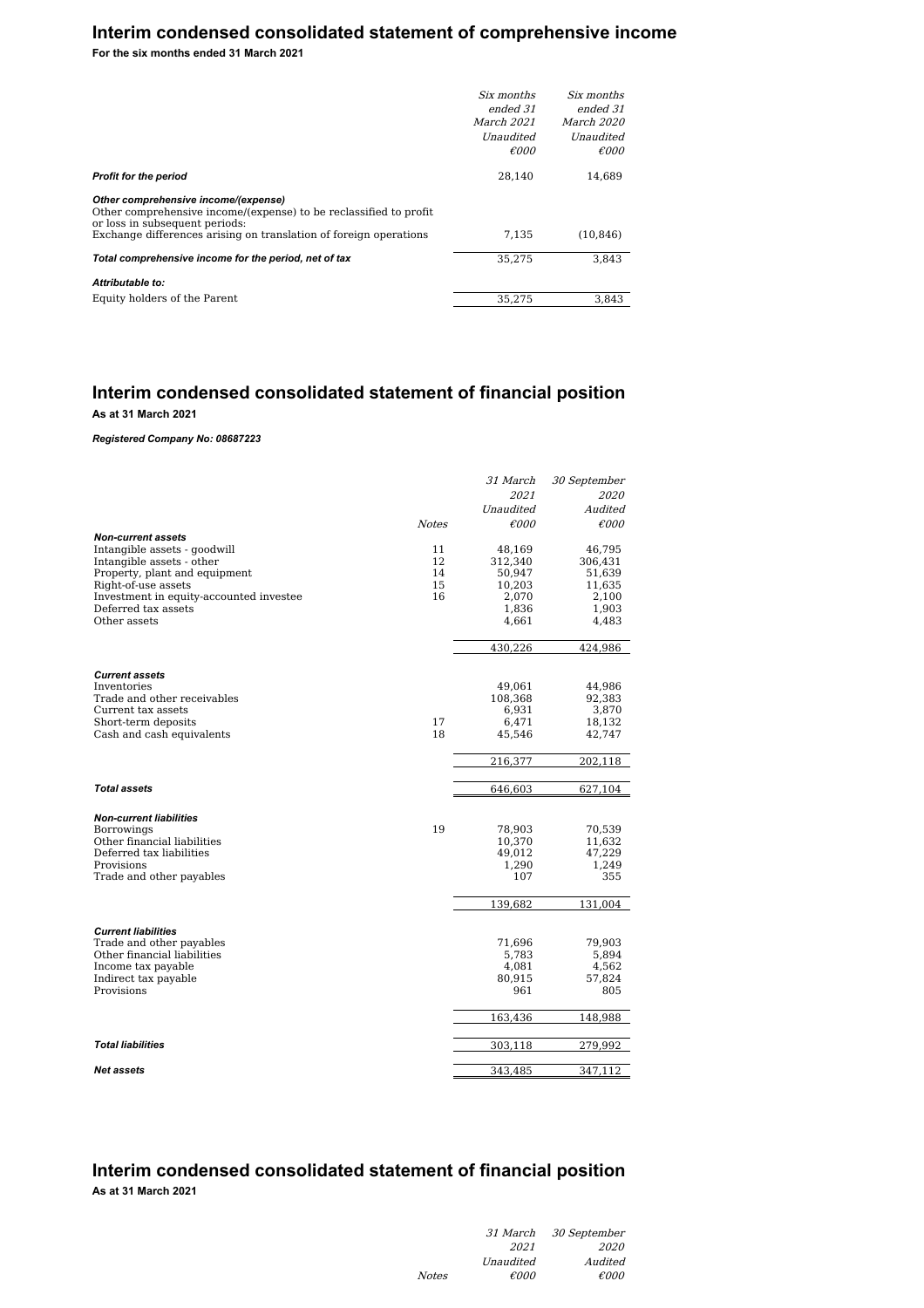| <b>Capital and reserves</b>          |    |         |          |
|--------------------------------------|----|---------|----------|
| Issued capital                       | 21 | 23.625  | 23,625   |
| Merger reserve                       | 21 | 99.033  | 99.033   |
| Consolidation reserve                | 21 | 5.130   | 5.130    |
| Own share reserve                    | 21 | (4.129) | (3,938)  |
| Other reserve                        | 21 | 2.503   | 12,935   |
| Foreign currency translation reserve | 21 | 2.663   | (4, 472) |
| Retained earnings                    |    | 214.660 | 214.799  |
|                                      |    |         |          |
| Total equity                         |    | 343.485 | 347,112  |
|                                      |    |         |          |
| <b>Total equity and liabilities</b>  |    | 646.603 | 627,104  |
|                                      |    |         |          |

# **Interim condensed consolidated statement of changes in equity**

**For the six months ended 31 March 2021**

|                                                                                    | Issued<br>capital<br>$\epsilon$ 000 | Merger<br>reserve<br>$\epsilon$ 000 | Consolidation<br>reserve<br>$\epsilon$ 000 | Own share<br>reserve<br>$\epsilon$ 000 | Other<br>reserve<br>$\epsilon$ 000 | Foreign<br>currency<br>translation<br>reserve<br>$\epsilon$ 000 | Retained<br>earnings<br>$\epsilon$ 000 | Total<br>equity<br>$\epsilon$ 000 |
|------------------------------------------------------------------------------------|-------------------------------------|-------------------------------------|--------------------------------------------|----------------------------------------|------------------------------------|-----------------------------------------------------------------|----------------------------------------|-----------------------------------|
|                                                                                    | 23,625                              | 99,033                              | 5,130                                      | (2,718)                                | 12,566                             | 9,774                                                           | 213,366                                | 360,776                           |
| <b>Balance at 1 October 2019</b>                                                   |                                     |                                     |                                            |                                        |                                    |                                                                 | 14,689                                 | 14,689                            |
| Profit for the period                                                              |                                     |                                     |                                            |                                        |                                    | (10, 846)                                                       | $\blacksquare$                         | (10, 846)                         |
| Other comprehensive expense                                                        | ä,                                  | ÷                                   |                                            |                                        | ÷.                                 | (10, 846)                                                       | 14,689                                 |                                   |
| Total comprehensive (expense)/income<br>Share-based payment compensation<br>charge |                                     |                                     | $\blacksquare$                             | ٠                                      | 1,528                              |                                                                 |                                        | 3,843<br>1,528                    |
| Exercise of share options                                                          |                                     |                                     |                                            |                                        | (1,720)                            |                                                                 | 1,720                                  |                                   |
| Dividends                                                                          |                                     |                                     |                                            |                                        |                                    |                                                                 | (12, 499)                              | (12, 499)                         |
| Own shares acquired for incentive<br>schemes                                       |                                     |                                     |                                            | (3,841)                                |                                    |                                                                 |                                        | (3,841)                           |
| Own shares utilised for incentive<br>schemes                                       |                                     |                                     |                                            | 1,831                                  |                                    |                                                                 | (1,831)                                |                                   |
| <b>Balance at 31 March 2020</b><br>(unaudited)                                     | 23,625                              | 99,033                              | 5,130                                      | (4, 728)                               | 12,374                             | (1,072)                                                         | 215,445                                | 349,807                           |
| Profit for the period                                                              | ÷                                   |                                     |                                            | $\blacksquare$                         |                                    |                                                                 | 4,869                                  | 4,869                             |
| Other comprehensive expense                                                        | ٠                                   | ٠                                   | ٠                                          | ٠                                      | $\blacksquare$                     | (3,400)                                                         | $\overline{\phantom{a}}$               | (3,400)                           |
| Total comprehensive (expense)/income                                               | ٠                                   | $\blacksquare$                      | ٠                                          | ٠                                      | ٠                                  | (3,400)                                                         | 4,869                                  | 1,469                             |
| Share-based payment compensation<br>charge                                         |                                     |                                     |                                            | $\overline{a}$                         | 1.336                              | $\overline{\phantom{a}}$                                        | $\overline{a}$                         | 1,336                             |
| Exercise of share options                                                          |                                     |                                     |                                            |                                        | (775)                              |                                                                 | 775                                    |                                   |
| Dividends                                                                          |                                     |                                     |                                            |                                        |                                    |                                                                 | (5,500)                                | (5,500)                           |
| Own shares utilised for incentive<br>schemes                                       |                                     |                                     |                                            | 790                                    |                                    |                                                                 | (790)                                  |                                   |
| Balance at 30 September 2020<br>(audited)                                          | 23,625                              | 99.033                              | 5,130                                      | (3,938)                                | 12,935                             | (4, 472)                                                        | 214,799                                | 347,112                           |
| Profit for the period                                                              |                                     |                                     |                                            |                                        |                                    |                                                                 | 28,140                                 | 28,140                            |
| Other comprehensive income                                                         |                                     |                                     |                                            |                                        |                                    | 7,135                                                           |                                        | 7,135                             |
| Total comprehensive income                                                         | ٠                                   |                                     | ٠                                          |                                        |                                    | 7.135                                                           | 28,140                                 | 35,275                            |
| Share-based payment compensation<br>charge                                         |                                     |                                     |                                            |                                        | 726                                |                                                                 |                                        | 726                               |
| Exercise of share options                                                          |                                     |                                     |                                            |                                        | (11, 158)                          |                                                                 | 11,158                                 |                                   |
| Dividends                                                                          |                                     |                                     |                                            |                                        |                                    |                                                                 | (35, 850)                              | (35, 850)                         |
| Own shares acquired for incentive<br>schemes                                       |                                     |                                     |                                            | (3,778)                                |                                    |                                                                 |                                        | (3,778)                           |
| Own shares<br>utilised for incentive<br>schemes                                    |                                     |                                     |                                            | 3,587                                  |                                    |                                                                 | (3,587)                                |                                   |
| 31<br>2021<br>Balance<br><b>March</b><br>at<br>(unaudited)                         | 23,625                              | 99,033                              | 5,130                                      | (4, 129)                               | 2,503                              | 2,663                                                           | 214,660                                | 343,485                           |

# **Interim condensed consolidated statement of cash flows**

**For the six months ended 31 March 2021**

|                                                                      |              |                   | Six months     |
|----------------------------------------------------------------------|--------------|-------------------|----------------|
|                                                                      |              | ended 31          | ended 31       |
|                                                                      |              | <i>March 2021</i> | March 2020     |
|                                                                      |              | Unaudited         | Unaudited      |
|                                                                      | <b>Notes</b> | $\epsilon$ 000    | $\epsilon$ 000 |
| <b>Operating activities</b>                                          |              |                   |                |
| Profit for the period                                                |              | 28,140            | 14,689         |
| Adjustments to reconcile profit for the period to net cash<br>flows: |              |                   |                |
| Income tax expense recognised in income statement                    | 9            | 8,301             | 8,108          |
| Interest expense and bank commissions                                | 8            | 1,603             | 2,331          |
| (Gain)/loss on disposal of tangible and intangible assets            |              | (23)              | 206            |
| Other financial income                                               | 8            | (8)               | (139)          |
| Depreciation of property, plant and equipment                        | 14           | 3,300             | 3,804          |
| Depreciation of right-of-use assets                                  | 15           | 1,768             | 1,698          |
| Amortisation of intangible assets                                    | 12           | 1,531             | 1,163          |
| Impairment of investment                                             | 16           |                   | 14,193         |
| Net increase in/(release of) contingent consideration                | 16           | 58                | (1,641)        |
| Net foreign exchange gain                                            | 8            | (148)             | (22)           |
| Share-based compensation charge                                      |              | 726               | 1,528          |
| Share of loss of equity-accounted investees, net of tax              | 16           | 30                | 165            |
| Increase in provisions                                               |              | 212               | 197            |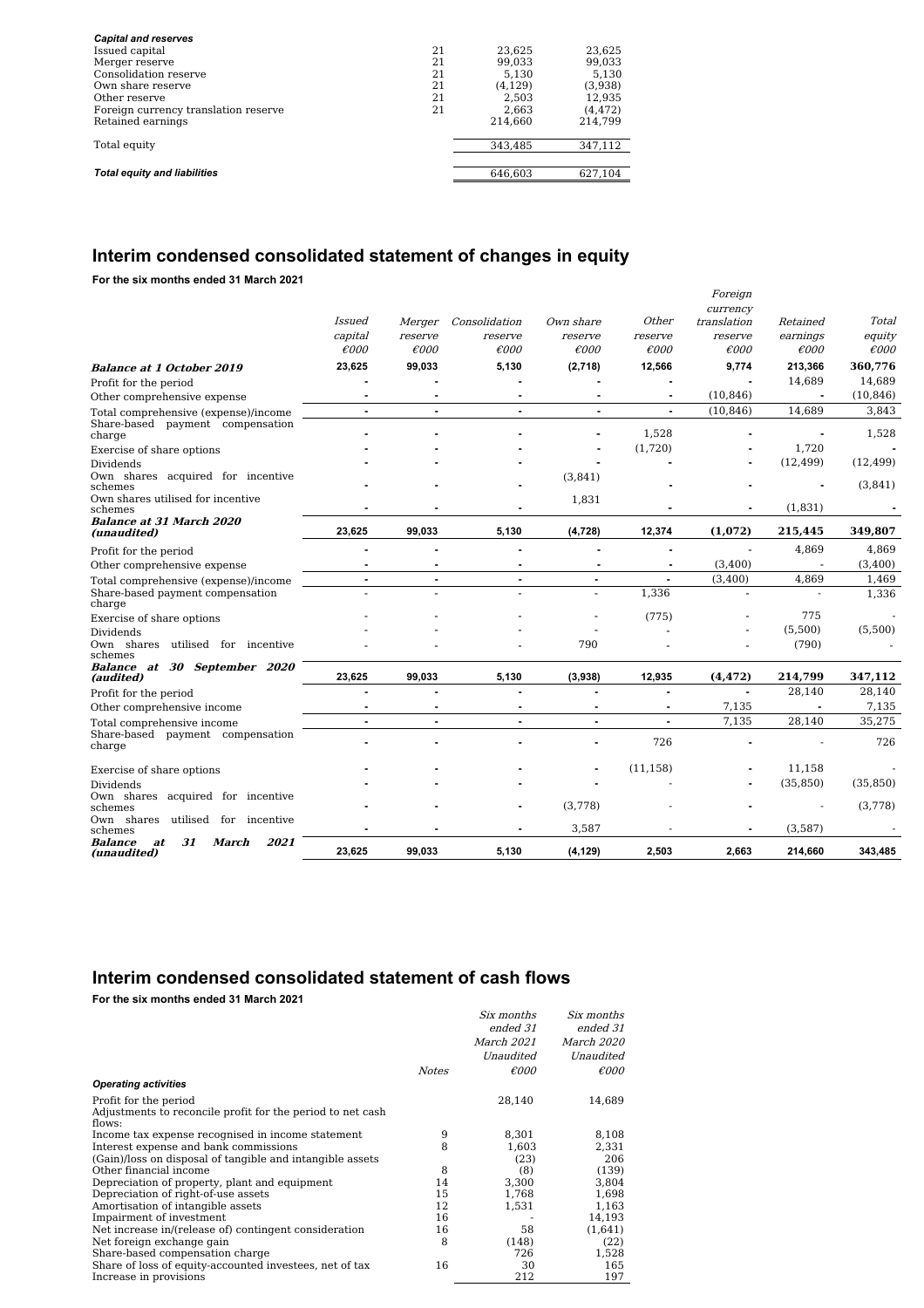| <b>Working capital adjustments</b>                           |    | 45,490    | 46,280    |
|--------------------------------------------------------------|----|-----------|-----------|
| Increase in trade receivables and other assets               |    |           |           |
|                                                              |    | (14, 775) | (8, 474)  |
| (Increase)/decrease in inventories                           |    | (4,075)   | 158       |
| Increase/(decrease) in trade payables and other liabilities  |    | 16,128    | (4,960)   |
|                                                              |    | (2,722)   | (13, 276) |
| Cash generated by operations                                 |    | 42,768    | 33,004    |
| Income tax paid                                              |    | (11, 462) | (8, 267)  |
| Net cash flow from operating activities                      |    | 31,306    | 24,737    |
|                                                              |    |           |           |
| <b>Investing activities</b>                                  |    |           |           |
| Interest received                                            | 8  | 8         | 139       |
| Funds placed on short-term deposit                           | 17 | 12.323    |           |
| Payments to acquire intangible assets                        | 12 | (1,702)   | (1,889)   |
| Proceeds from sale of property, plant and equipment          |    | 122       | 113       |
| Purchase of property, plant and equipment                    | 14 | (3,398)   | (4,373)   |
| Net cash flow from investing activities                      |    | 7,353     | (6,010)   |
| <b>Financing activities</b>                                  |    |           |           |
| Increase in borrowings                                       | 19 | 7.620     | 424       |
| Interest paid                                                |    | (2,654)   | (2, 128)  |
| Purchase of own shares                                       | 21 | (3,778)   | (3,841)   |
| Payment of lease liabilities                                 |    | (1,872)   | (1,860)   |
| Dividends paid to equity holders of the Parent               |    | (35, 850) | (12, 499) |
|                                                              |    |           |           |
| Net cash flow from financing activities                      |    | (36,534)  | (19,904)  |
| Net increase/(decrease) in cash and cash equivalents         |    | 2,125     | (1, 177)  |
| Cash and cash equivalents at the start of the period         | 18 | 42,747    | 63,437    |
|                                                              |    | 674       |           |
| Effect of exchange rates on cash and cash equivalents        |    |           | (2,359)   |
| Cash and cash equivalents at the end of the financial period | 18 | 45.546    | 59.901    |

## **Notes to the interim condensed consolidated financial statements**

**For the six months ended 31 March 2021**

#### **1. Corporate information**

The interim condensed consolidated financial statements of Stock Spirits Group PLC (the Company) and its subsidiaries (the Group) for the six months ended 31 March 2021 were authorised for issue in accordance with a resolution of the directors on 12 May 2021.

Stock Spirits Group PLC is domiciled in England. The Company's registered office is at Solar House, Mercury Park, Wooburn Green, Buckinghamshire, HP10 0HH, United Kingdom.

The Company, together with its subsidiaries, is involved in the production and distribution of branded spirits in Central and Eastern Europe and Italy.

#### **2. Basis of preparation**

As required by the Disclosure and Transparency Rules of the Financial Conduct Authority, the condensed set of financial statements has been prepared applying the accounting policies and presentation that were applied in the preparation of the Company's published consolidated financial statements for the year ended 30 September 2020.

The financial information contained in this interim statement, which is unaudited, does not constitute statutory accounts as defined by the Companies Act 2006. The interim condensed consolidated financial statements do not include all the information and disclosures required in the annual financial statements, and should be read in conjunction with the Group's annual financial statements as at 30 September 2020. The annual financial statements of the Group were prepared in accordance with International Accounting Standards (IFRSs), as adopted by the European Union, and can be found on the Group's website at [www.stockspirits.com](http://www.stockspirits.com). International Accounting Standards are issued by the International Accounting Standards Board (IASB).

The Group's annual financial statements for the year ended 30 September 2020 have been reported on by the Company's auditor and delivered to the registrar of companies. The report was (i) unqualified (ii) did not include a reference to any matters to which the auditor drew attention by way of emphasis without qualifying their report, and (iii) did not contain a statement under section 498 (2) or (3) of the Companies Act 2006.

The interim condensed consolidated financial statements for the six months ended 31 March 2021 have been prepared on a going concern basis in accordance with IAS 34 Interim Financial Reporting adopted pursuant to Regulation (EC) No 1606/2002 as it applies in the European Union.

The annual financial statements of the group for the year ended 30 September 2021 will be prepared in accordance with International Financial Reporting Standards (IFRSs) adopted pursuant to Regulation (EC) No 1606/2002 as it applies in the European Union and in accordance with international accounting standards in conformity with the requirements of the Companies Act 2006. As required by the Disclosure Guidance and Transparency Rules of the Financial Conduct Authority, the interim condensed set of financial statements has been prepared applying the accounting policies and presentation that were applied in the preparation of the company's published consolidated financial statements for the year ended 30 September 2020 which were prepared in accordance with IFRSs as adopted by the EU.

The financial information for the six months ended 31 March 2021 and the comparative financial information for the six months ended 31 March 2020 has not been audited, but has been reviewed.

The Group has prepared the interim condensed consolidated financial statements on the basis that it will continue to operate as a going concern. After making enquiries, the Directors consider that there are no material uncertainties that may cast significant doubt over this assumption. They have formed a judgement that there is a reasonable expectation that the Group will remain compliant with the covenant requirements under the Group's revolving credit facility ("RCF") and have adequate resources to continue in operational existence for a period of at least 12 months from date of approval of the interim condensed consolidated financial statements.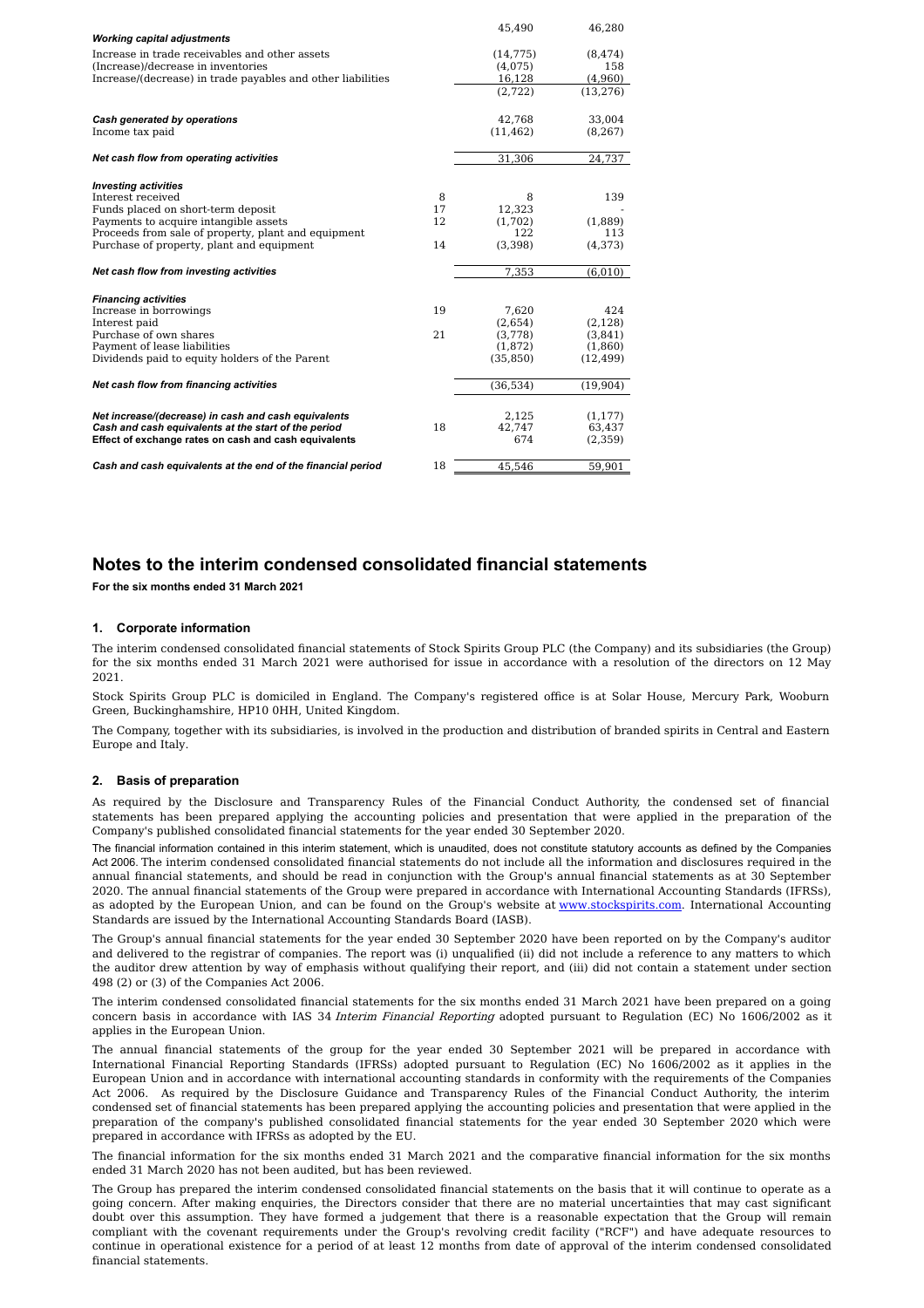In making this assessment, the Directors have taken into consideration that continued actions have been required by most governments to contain the spread of COVID-19, with the spirits industry impacted by restricted openings of on-trade outlets (bars, restaurants and hotels) and reduced sales in duty-free (primarily within airports) as a consequence of travel limitations. The effect of this has been largely offset by increased sales in the off-trade (supermarkets and convenience stores), however the ultimate impact of the pandemic will not be known until the spread of the virus is contained.

While the core markets in which the Group operates are experiencing a third wave of the pandemic, the Directors expectations that this should not have a material impact on the Group remains consistent with the assessment made in the 2020 Annual Report and Accounts, largely due to:

- The Group having implemented sensible precautions to protect its own employees against the spread of COVID-19 and to minimise any disruption to its business; and
- · The impact on the on-trade channel is expected to be mitigated by shifts in consumer demand into the off-trade channels.

At 31 March 2021, the Group held cash and cash equivalents of €45.5m (2020: €42.7m) and had a €200m RCF, of which €78.9m (2020: €70.6m) was drawn and a further €14.0m (2020: €14.0m) was utilised for customs guarantees in Italy and Germany, thereby leaving access to funds of €107.1m (2020: €115.4m) which could be drawn at short notice. Details of the terms of the RCF are set out in note 19.

On 7 May 2021 the Group replaced its RCF and signed a new facilities agreement for a  $\epsilon$ 200,000,000 with a banking club consisting of five banks including Raiffeisen Bank International, who will also act as the Agent, to replace the existing facility. The term of the RCF is 3 years and is not subject to annual renewal. Consistent with the previous RCF, the new facility allows for factoring of receivables up to a total of €70m, which can be utilised to meet short-term working capital requirements if necessary.

The Group had positive free cash flow and met its covenant requirements throughout the period ended 31 March 2021.

The Group's forecasts and projections, taking account of reasonably plausible changes in trading performance, show that the Group will continue to be able to operate within the level of its current available facilities and maintain comfortable covenant headroom.

These projections include the impact resulting from COVID-19 and a consequent economic downturn in the markets in which the Group operates, as well as the impact of the introduction of a Polish small format tax.

The consolidated financial information is presented in Euros ('€'). The closing foreign exchange rates used to prepare these financial statements are as follows:

|     | <i>31 March</i><br>2021 | <i>31 March</i><br><i>2020</i> | <i>30 September</i><br><i>2020</i> |
|-----|-------------------------|--------------------------------|------------------------------------|
| PLN | 4.66                    | 4.55                           | 4.54                               |
| CZK | 26.15                   | 27.33                          | 27.21                              |
| GBP | 0.85                    | 0.89                           | 0.91                               |
| CHF | 1.11                    | 1.06                           | 1.08                               |

#### **3. Significant accounting policies**

The accounting policies adopted in the preparation of the interim condensed consolidated financial statement are consistent with those followed in the preparation of the Group's annual consolidated financial statements for the year ended 30 September 2020, except for the adoption of amendments to existing standards as of 1 October 2020, as noted below.

#### **New and amended standards adopted by the Group in 2021**

The following amendments to existing standards and interpretations were effective in the period to 31 March 2021, but were either not applicable or did not have a material impact on the Group:

Amendments to References to Conceptual Framework in IFRS Standards

Definition of Business - amendment to IFRS 3

Definition of Material - amendments to IAS 1 and IAS 8

- Interest Rate Benchmark Reform (Phase 1) amendments to IFRS 9, IAS 39 and IFRS 7
- Covid-19-Related Rent Concessions amendment to IFRS 16

#### **4. Use of estimates and judgements**

The preparation of the interim financial information requires management to make judgments, estimates and assumptions that effect the application of policies and reported amounts of certain assets, liabilities, revenues and expenses. These are discussed on page 143 of the Group's 2020 annual financial statements. Estimates and underlying assumptions are reviewed on an ongoing basis. Revisions to accounting estimates are recognised in the period in which the estimate is revised, if the revision affects only that period, or in the period of revision and future periods if the revision affects both the current and future periods.

#### **5. Segmental analysis**

In identifying its operating segments, management follows the Group's geographic split, representing the main products traded by the Group. The Group is considered to have five reportable operating segments: Poland, Czech Republic, Italy, Other Operational and Corporate. The 'Other Operational' segment consists of the results of operations of the Slovakian, International and Baltic Distillery entities. The 'Corporate' segment consists of expenses and central costs incurred by non-trading Group entities.

Each operating segment is managed separately, as each of these geographic areas require different marketing approaches. All inter-segment transfers are carried out at arm's length prices. The measure of revenue reported to the Chief Operating Decision- Maker to assess performance is based on external revenue for each operating segment and excludes intra-group revenues. The measure of adjusted EBITDA reported to the Chief Operating Decision-Maker to assess performance is based on operating profit and excludes intra-group profits, depreciation, amortisation, share of results of equity-accounted investees and exceptional items.

Total assets and liabilities are not disclosed, as this information is not provided by segment to the Chief Operating Decision-Maker on a regular basis.

| 31 March 2021          | Poland<br>€000 | Czech<br>Republic<br>$\epsilon$ 000 | Italy<br>$\epsilon$ 000 | Other<br>Operational<br>$\epsilon$ 000 | Corporate<br>$\epsilon$ 000 | Total<br>$\epsilon$ 000 |
|------------------------|----------------|-------------------------------------|-------------------------|----------------------------------------|-----------------------------|-------------------------|
| External revenue       | 104.345        | 45.221                              | 18.629                  | 15.230                                 |                             | 183,425                 |
| <b>Adjusted EBITDA</b> | 29.093         | 15.013                              | 2.063                   | 2.790                                  | (4.442)                     | 44,517                  |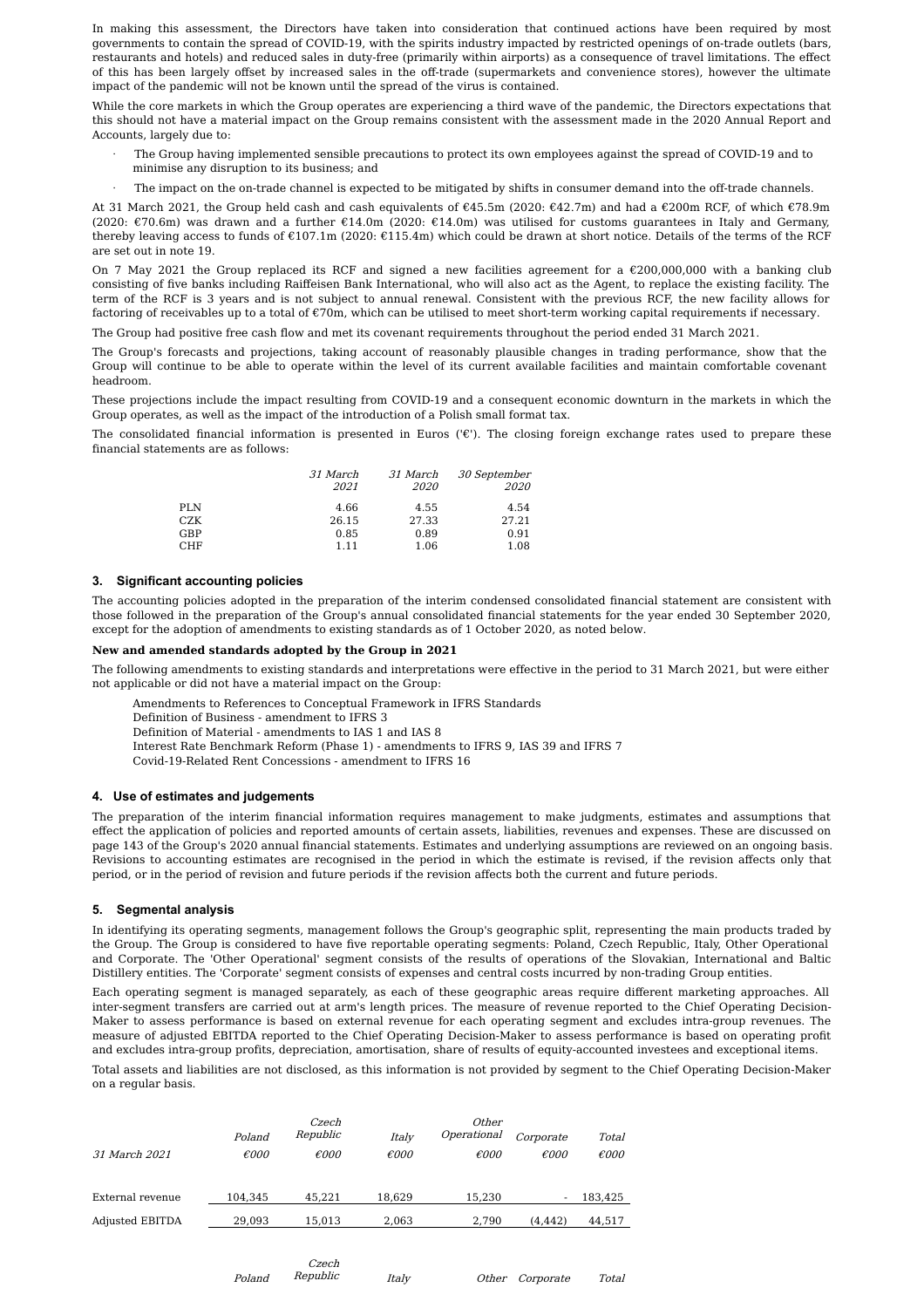|                        |                |                |                | Operational    |                |                |
|------------------------|----------------|----------------|----------------|----------------|----------------|----------------|
| 31 March 2020          | $\epsilon$ 000 | $\epsilon$ 000 | $\epsilon$ 000 | $\epsilon$ 000 | $\epsilon$ 000 | $\epsilon$ 000 |
|                        |                |                |                |                |                |                |
|                        |                |                |                |                |                |                |
| External revenue       | 104.885        | 54.202         | 14.752         | 15.773         |                | 189.612        |
| Impact of foreign      |                |                |                |                |                |                |
| exchange               | (4,882)        | (1,833)        |                |                | -              | (6, 715)       |
| movements              |                |                |                |                |                |                |
| External revenue at    |                |                |                |                |                |                |
| constant currency      | 100.003        | 52.369         | 14.752         | 15,773         |                | 182,897        |
| <b>Adjusted EBITDA</b> | 28.512         | 19.830         | 760            | 1.995          | (5.482)        | 45.615         |
| Impact of foreign      |                |                |                |                |                |                |
| exchange movements     | (1, 278)       | (766)          |                |                | 193            | (1,851)        |
| Adjusted EBITDA at     |                |                |                |                |                |                |
| constant currency      | 27.234         | 19.064         | 760            | 1.995          | (5.289)        | 43.764         |

Disaggregation of revenue is by operating segment only. This also equates to primary geographical market. Revenue other than from sales of branded spirits represents a very small proportion of total revenue. Products are largely transferred at a point in time so there is limited variance in the timing of revenue recognition.

#### **Seasonality**

Sales of spirits beverages are somewhat seasonal, with the fourth calendar quarters accounting for the highest sales volumes. The volume of sales may be affected by both weather conditions and public holidays.

#### **6. Adjusted EBITDA and free cash flow**

The Group defines adjusted EBITDA as operating profit before depreciation and amortisation, exceptional items and the share of results of equity-accounted investees. The Group defines adjusted EBITDA margin as adjusted EBITDA as a percentage of revenue.

The Group defines free cash flow as cash generated from operating activities (excluding income tax paid), plus the proceeds from the sale of property, plant and equipment and proceeds from the disposal of intangible assets less cash used for the acquisition of property, plant or equipment and for the acquisition of intangible assets. Adjusted free cash flow conversion is free cash flow as a percentage of adjusted EBITDA.

Adjusted EBITDA, adjusted EBITDA margin and adjusted free cash flow conversion are supplemental measures of the Group's performance and liquidity that are not required to be presented in accordance with International Accounting Standards.

The Directors use adjusted EBITDA, adjusted EBITDA margin and adjusted free cash flow conversion as key performance measures of the business. They remove significant items that would otherwise distort comparability.

The use of these alternative performance measures is consistent with how institutional investors consider the performance of the Group. The measures are not defined in International Accounting Standards and thus may not be comparable to similarly titled measures by other companies.

#### **Adjusted EBITDA**

|                                                                      | For the six    | For the six    |
|----------------------------------------------------------------------|----------------|----------------|
|                                                                      | months         | months         |
|                                                                      | ended 31       | ended 31       |
|                                                                      | March          | March          |
|                                                                      | 2021           | 2020           |
|                                                                      |                |                |
|                                                                      | $\epsilon$ 000 | $\epsilon$ 000 |
| Operating profit                                                     | 37.888         | 24.967         |
| Net exceptional expenses (note 7)                                    |                | 13.818         |
| Share of results of equity-accounted investees, net of tax (note 16) | 30             | 165            |
|                                                                      | 37.918         | 38.950         |
| Depreciation and amortisation (note 12,14,15)                        | 6.599          | 6,665          |
| Adjusted EBITDA                                                      | 44,517         | 45,615         |
| Adjusted EBITDA margin                                               | 24.3%          | 24.1%          |

#### **Free cash flow**

|                                                     | For the six     | For the six    |
|-----------------------------------------------------|-----------------|----------------|
|                                                     | months          | months         |
|                                                     | ended           | ended          |
|                                                     | <i>31 March</i> | 31 March       |
|                                                     | <i>2021</i>     | <i>2020</i>    |
|                                                     | $\epsilon$ 000  | $\epsilon$ 000 |
| Cash generated by operations                        | 42.768          | 33,004         |
| Payments to acquire property, plant and equipment   | (3,398)         | (4,373)        |
| Payments to acquire intangible assets               | (1,702)         | (1,889)        |
| Proceeds from sale of property, plant and equipment | 122             | 113            |
| Free cash flow                                      | 37.790          | 26,855         |
| Adjusted free cash flow conversion                  | 84.9%           | 58.9%          |

#### **7. Exceptional items**

|                                                      | For the six    | For the six    |
|------------------------------------------------------|----------------|----------------|
|                                                      | months         | months         |
|                                                      | ended          | ended          |
|                                                      | 31 March       | 31 March       |
|                                                      | 2021           | <i>2020</i>    |
|                                                      | $\epsilon$ 000 | $\epsilon$ 000 |
| Exceptional income:                                  |                |                |
| Net release of contingent consideration <sup>1</sup> |                | 1,641          |
| Total exceptional income                             |                | 1,641          |
|                                                      |                |                |

Exceptional expense: Impairment of equity-accounted investment in Quintessential Brands Ireland Whiskey Limited 2  $-$  14,193 Costs associated with mergers and acquisitions  $3 \times 1,266$ Total exceptional expense  $\sim$  15,459 Net exceptional expenses and the set of the set of the set of the set of the set of the set of the set of the set of the set of the set of the set of the set of the set of the set of the set of the set of the set of the se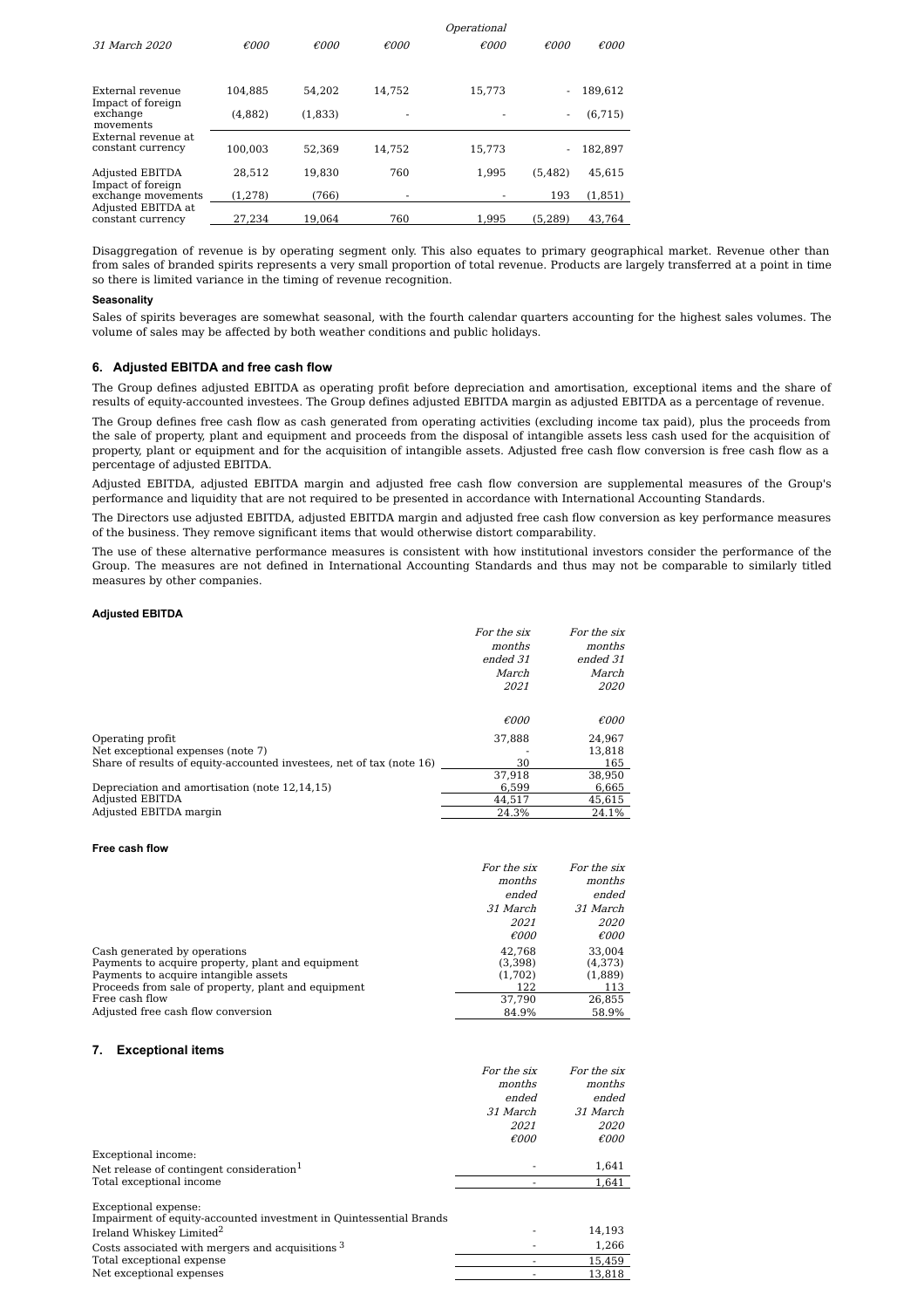- 1. In March 2020 there was a net release of provisions for contingent consideration relating to past acquisitions. This was predominantly in respect of the investment in Quintessential Brands Ireland Whiskey Limited. Due to the size of the change in the provision, and for consistent presentation with the impairment expense (refer to reference 2 below), this has been disclosed as an exceptional item.
- 2. The occurrence of the Coronavirus pandemic provided objective evidence that the Group's equity investment in Quintessential Brands Ireland Whiskey Limited (QBIWL) may have been impaired at March 2020. The consequent impairment review for the investment identified the need to impair the carrying value of the investment in QBIWL by €14,193,000. Due to the nature and size of the impairment, this has been disclosed as an exceptional item.
- 3. Expenses of €1,266,000 were incurred on advisory and legal costs over the 6 months to March 2020 in pursuit of the Group's strategy in respect of mergers and acquisitions.

#### **8. Finance income and costs**

|                                                               | For the six     | For the six    |
|---------------------------------------------------------------|-----------------|----------------|
|                                                               | months          | months         |
|                                                               | ended           | ended          |
|                                                               | <i>31 March</i> | 31 March       |
|                                                               | <i>2021</i>     | <i>2020</i>    |
|                                                               | $\epsilon$ 000  | $\epsilon$ 000 |
| <b>Finance income:</b>                                        |                 |                |
| Foreign currency exchange gain                                | 148             | 22             |
| Interest income                                               | 8               | 139            |
| Total finance income                                          | 156             | 161            |
| <b>Finance costs:</b>                                         |                 |                |
| Interest payable on bank overdrafts and loans                 | 404             | 1,073          |
| Bank commissions, guarantees and other payables               | 388             | 354            |
| Interest payable on lease liabilities                         | 235             | 262            |
| Change in fair value of deferred and contingent consideration | 150             | 145            |
| Other interest expense                                        | 426             | 497            |
| Total finance costs                                           | 1.603           | 2,331          |
| Net finance costs                                             | 1,447           | 2,170          |

Other interest includes interest and fees paid by Stock Polska Sp. z.o.o under reverse factoring arrangements totalling €398,000 (six months ended 31 March 2020:  $£452,000$ ).

#### **9. Income taxes**

The Group calculates the interim period income tax expense by applying the annual effective income tax rate that would be applicable to the expected total earnings for the full 12 month reporting period to 30 September 2021 and 30 September 2020. The major components of income tax expense in the interim condensed consolidated income statement are:

|                                                   | For the six    |                |
|---------------------------------------------------|----------------|----------------|
|                                                   | months         | For the six    |
|                                                   | ended          | months         |
|                                                   | 31 March       | ended          |
|                                                   | 2021           | 31 March 2020  |
|                                                   | $\epsilon$ 000 | $\epsilon$ 000 |
| Current income tax                                |                |                |
| Current period income tax charge                  | 8.002          | 10,524         |
| Tax credit relating to prior periods              | (139)          | (223)          |
| Other taxes                                       | 17             | 17             |
| Deferred income tax                               |                |                |
| Origination and reversal of temporary differences | 421            | (2,210)        |
| Total tax expense                                 | 8,301          | 8,108          |

The Group is a sizeable international drinks business, operating across multiple jurisdictions, subject to different tax regimes. Intercompany cross border transactions are subject to transfer pricing regulations. As tax and transfer pricing - where regulations and their interpretation may vary considerably - is an area of inherent risk, tax positions adopted by the Group and its cross border intercompany transactions may be subject to challenge by the relevant tax authorities. Although the Group aims to comply with applicable laws and regulations and operates an OECD principles based transfer pricing model, at each balance sheet date the Group undertakes a review of potential tax risks and tax positions and, whilst it is not possible to predict the outcome of any pending enquiries, ensures that adequate provisions are made in the Group accounts to cover any associated cash outflows and estimated future settlements.

Provisions against uncertain tax and transfer pricing positions are based on management's assessment of the most likely or expected outcome, however, due to the nature of the underlying items and likelihood of further developments, there is a reasonable possibility of material changes to these estimates over the next 12 months.

As at 31 March 2021, the Group has recognised tax, interest and penalties provisions totalling €3.5m (30 September 2020: €3.5m) in relation to matters where it is probable that tax positions adopted by the Group may not ultimately be sustained by the relevant authorities. These tax provisions are included in income tax payable on the balance sheet.

There have been no significant developments in Germany in respect of the ongoing tax enquiries into the 2016 - 2018 Corporate Income Tax returns of Baltic Distillery GmbH.

In Italy, there have been no significant developments in respect of the tax dispute relating to 2009 - 2010. As at 31 March 2021, provisions held in respect of issues under dispute remain unchanged.

On 1 March 2021, the Czech Republic District Administrative Court issued an unfavourable judgement in respect of theStock Plzeň-Božkov s.r.o. appeal against the 2011 Corporate Income Tax assessment disallowing certain intra-group management recharges. As the judgement contradicts a substantial body of evidence submitted by the company, an appeal was submitted on 15 March 2021 to the Supreme Administrative Court. As tax and penalties relating to the assessment were paid in May 2018, and given that no receivable has been recognised in respect of the amount paid, there is no cash outflow or further exposure associated with the appeal.

During the period there have been no significant developments in Poland regarding the appeal against the €4.3m assessment issued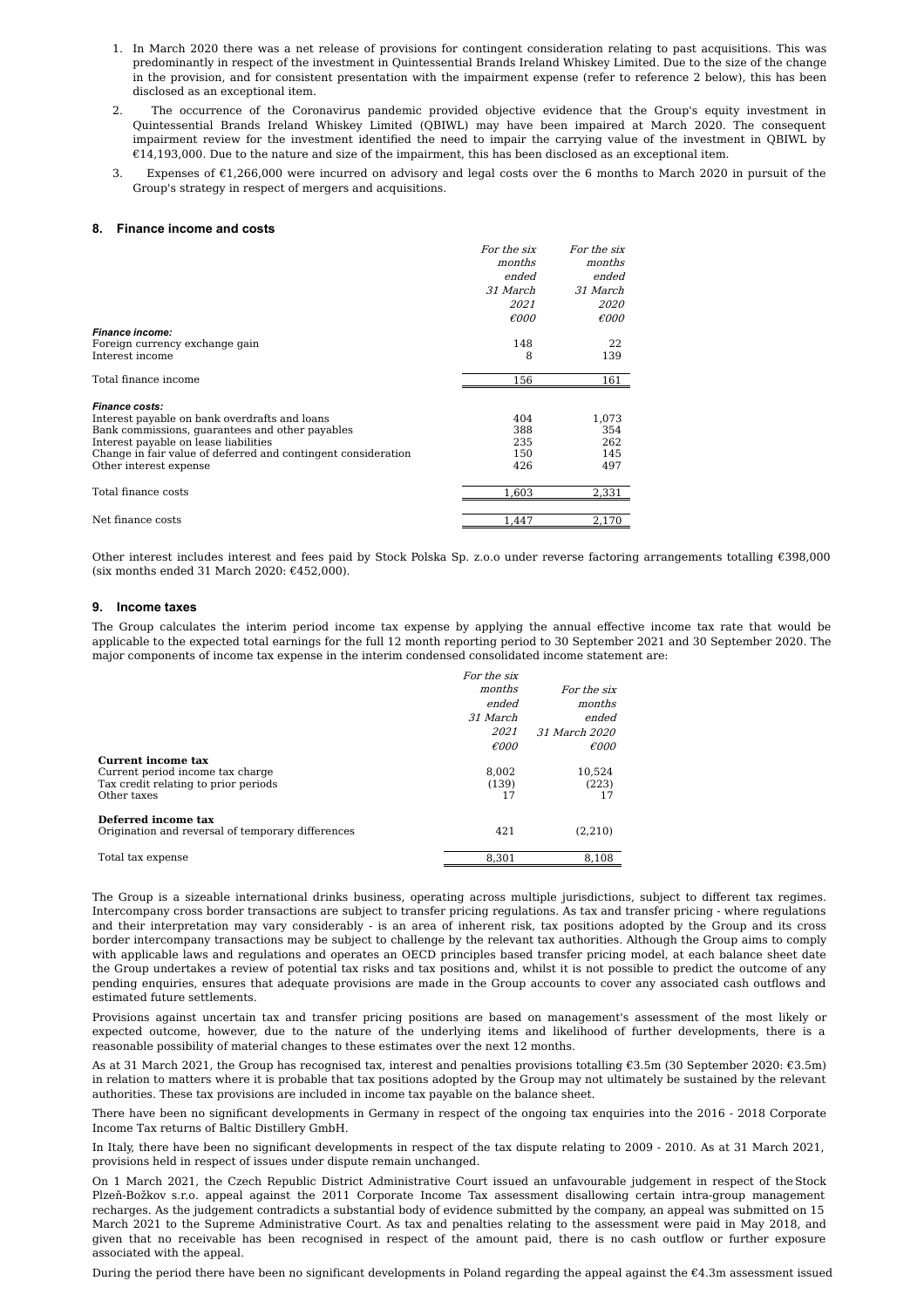by the tax authorities in respect of the 2013 Corporate Income Tax return, relating to pre-IPO intra-group intellectual property restructuring and management recharges.

With regard to the amortisation of the intellectual property, representing €3.5m of the total assessment, the Group's view remains unchanged and, on the basis of all the available evidence and professional opinions, the Group considers that the position adopted by it will ultimately prevail. Therefore, the Group continues to recognise a receivable against the amount assessed. The remaining  $\epsilon$ 0.8m relating to the deductibility of the intra-group management recharges has been fully provided for and no receivable has been recognised in respect of the amount paid.

The tax audit of the 2014 Corporate Income Tax return is currently ongoing, with no significant developments in the period. If the tax authority adopts an approach similar to the audit of the 2013 Corporate Income Tax return, the amount of tax at stake for the period relating to both the intellectual property restructuring and management recharges, and including interest, is approximately €9m. Amounts in respect of management recharges have been provided for within the €3.5m tax provision identified above.

Whilst not subject to enquiries, the tax impact of deductions claimed in respect of the amortisation of the intellectual property in each of the subsequent years from 2015 to 2017 are in the range between €5.8m and €6.3m. This, together with late interest at the prescribed rate of 8%, represents the Group's maximum possible exposure associated with the issue. Management considers that ultimately it is probable that the adopted tax position will be sustained and therefore no provision has been recognised.

On 3 December 2020, Stock Polska Sp. z.o.o. received a decision from the Polish Tax Authorities in respect of the 2015 tax audit which focused on intra-group funding and withholding tax. An assessment amounting to  $\epsilon$ 4.3m, representing withholding tax, interest and penalties on inter-company interest payments, was received and paid in full. Following an unsuccessful administrative appeal to the Tax Authority issuing the assessment, an appeal to the District Administrative Court was lodged on 22 March 2021. The Group believes the basis of the assessment to be incorrect as intra-group interest payments are covered by the EU Interest and Royalties Directive, and has therefore recognised a receivable against the amount assessed and paid.

#### **Change in tax rates**

As part of the 2020 UK Budget, it was announced that the UK tax rate would remain at 19% for the 2020 and 2021 tax years. In the 2021 UK Budget it was further announced that the UK tax rate would continue at 19% for the 2022 tax year, before rising to 25% from April 2023.

The proposed change has no effect on the Group's result as the Group does not recognise deferred tax in the UK, mainly due to structural losses.

#### **9. Earnings per share**

Basic earnings per share amounts are calculated by dividing the profit attributable to ordinary equity holders of the Parent for the period by the weighted average number of Ordinary shares outstanding during the period. Diluted earnings per share amounts are calculated by dividing the profit attributable to ordinary equity holders of the Parent by the weighted average number of Ordinary shares outstanding during the period plus the weighted average number of Ordinary shares that would be issued on conversion of all the dilutive potential Ordinary shares into Ordinary shares. Adjusted earnings per share amounts exclude the impact of the exceptional items that would otherwise distort comparability and understanding of the underlying performance of the Group.

Details of the earnings per share are set out below:

| six<br>months<br>For the six<br>months<br>ended<br>ended<br>31<br>31 March<br>March<br><i>2021</i><br><i>2020</i><br><b>Basic earnings per share</b><br>Profit attributable to the equity shareholders of the Company ( $\mathcal{C}'$ 000)<br>28,140<br>14.689<br>Weighted average number of Ordinary shares in issue for basic earnings per<br>199,376<br>198,178<br>share $(000)$<br>Basic earnings per share ( $\epsilon$ cents)<br>7.41<br>14.11<br>For the<br>six<br>months<br>For the six<br>ended<br>months<br>31<br>ended<br>March<br>31 March 2021<br>2020<br>Diluted earnings per share<br>Profit attributable to the equity shareholders of the Company ( $\mathcal{E}'$ 000)<br>28,140<br>14,689<br>Weighted average number of diluted Ordinary shares adjusted for the effect<br>199,807<br>200,278<br>of dilution ('000)<br>Diluted earnings per share ( $\epsilon$ cents)<br>14.08<br>7.33<br>Adjusted basic earnings per share |
|-------------------------------------------------------------------------------------------------------------------------------------------------------------------------------------------------------------------------------------------------------------------------------------------------------------------------------------------------------------------------------------------------------------------------------------------------------------------------------------------------------------------------------------------------------------------------------------------------------------------------------------------------------------------------------------------------------------------------------------------------------------------------------------------------------------------------------------------------------------------------------------------------------------------------------------------------|
|                                                                                                                                                                                                                                                                                                                                                                                                                                                                                                                                                                                                                                                                                                                                                                                                                                                                                                                                                 |
|                                                                                                                                                                                                                                                                                                                                                                                                                                                                                                                                                                                                                                                                                                                                                                                                                                                                                                                                                 |
|                                                                                                                                                                                                                                                                                                                                                                                                                                                                                                                                                                                                                                                                                                                                                                                                                                                                                                                                                 |
|                                                                                                                                                                                                                                                                                                                                                                                                                                                                                                                                                                                                                                                                                                                                                                                                                                                                                                                                                 |
|                                                                                                                                                                                                                                                                                                                                                                                                                                                                                                                                                                                                                                                                                                                                                                                                                                                                                                                                                 |
|                                                                                                                                                                                                                                                                                                                                                                                                                                                                                                                                                                                                                                                                                                                                                                                                                                                                                                                                                 |
|                                                                                                                                                                                                                                                                                                                                                                                                                                                                                                                                                                                                                                                                                                                                                                                                                                                                                                                                                 |
|                                                                                                                                                                                                                                                                                                                                                                                                                                                                                                                                                                                                                                                                                                                                                                                                                                                                                                                                                 |
|                                                                                                                                                                                                                                                                                                                                                                                                                                                                                                                                                                                                                                                                                                                                                                                                                                                                                                                                                 |
|                                                                                                                                                                                                                                                                                                                                                                                                                                                                                                                                                                                                                                                                                                                                                                                                                                                                                                                                                 |
|                                                                                                                                                                                                                                                                                                                                                                                                                                                                                                                                                                                                                                                                                                                                                                                                                                                                                                                                                 |
|                                                                                                                                                                                                                                                                                                                                                                                                                                                                                                                                                                                                                                                                                                                                                                                                                                                                                                                                                 |
|                                                                                                                                                                                                                                                                                                                                                                                                                                                                                                                                                                                                                                                                                                                                                                                                                                                                                                                                                 |
|                                                                                                                                                                                                                                                                                                                                                                                                                                                                                                                                                                                                                                                                                                                                                                                                                                                                                                                                                 |
|                                                                                                                                                                                                                                                                                                                                                                                                                                                                                                                                                                                                                                                                                                                                                                                                                                                                                                                                                 |
|                                                                                                                                                                                                                                                                                                                                                                                                                                                                                                                                                                                                                                                                                                                                                                                                                                                                                                                                                 |
|                                                                                                                                                                                                                                                                                                                                                                                                                                                                                                                                                                                                                                                                                                                                                                                                                                                                                                                                                 |
|                                                                                                                                                                                                                                                                                                                                                                                                                                                                                                                                                                                                                                                                                                                                                                                                                                                                                                                                                 |
|                                                                                                                                                                                                                                                                                                                                                                                                                                                                                                                                                                                                                                                                                                                                                                                                                                                                                                                                                 |
|                                                                                                                                                                                                                                                                                                                                                                                                                                                                                                                                                                                                                                                                                                                                                                                                                                                                                                                                                 |
|                                                                                                                                                                                                                                                                                                                                                                                                                                                                                                                                                                                                                                                                                                                                                                                                                                                                                                                                                 |
|                                                                                                                                                                                                                                                                                                                                                                                                                                                                                                                                                                                                                                                                                                                                                                                                                                                                                                                                                 |
| Profit attributable to the equity shareholders of the Company ( $\mathcal{C}'$ 000)<br>28,140<br>14,689                                                                                                                                                                                                                                                                                                                                                                                                                                                                                                                                                                                                                                                                                                                                                                                                                                         |
| Net exceptional expenses $(\text{\ensuremath{\mathfrak{E}}}\,000)$<br>13,818                                                                                                                                                                                                                                                                                                                                                                                                                                                                                                                                                                                                                                                                                                                                                                                                                                                                    |
| Profit attributable to the equity shareholders of the Company before<br>28,140<br>28,507<br>exceptional income and exceptional expenses $(\text{\ensuremath{\mathfrak{e}}\xspace} 000)$                                                                                                                                                                                                                                                                                                                                                                                                                                                                                                                                                                                                                                                                                                                                                         |
| Weighted average number of Ordinary shares in issue for basic earnings per<br>199,376<br>198,178                                                                                                                                                                                                                                                                                                                                                                                                                                                                                                                                                                                                                                                                                                                                                                                                                                                |
| share ('000)                                                                                                                                                                                                                                                                                                                                                                                                                                                                                                                                                                                                                                                                                                                                                                                                                                                                                                                                    |
| Adjusted basic earnings per share ( $\epsilon$ cents)<br>14.11<br>14.38                                                                                                                                                                                                                                                                                                                                                                                                                                                                                                                                                                                                                                                                                                                                                                                                                                                                         |
|                                                                                                                                                                                                                                                                                                                                                                                                                                                                                                                                                                                                                                                                                                                                                                                                                                                                                                                                                 |
| Adjusted diluted earnings per share                                                                                                                                                                                                                                                                                                                                                                                                                                                                                                                                                                                                                                                                                                                                                                                                                                                                                                             |
| Profit attributable to the equity shareholders of the Company ( $\mathcal{E}'$ 000)<br>28,140<br>14,689                                                                                                                                                                                                                                                                                                                                                                                                                                                                                                                                                                                                                                                                                                                                                                                                                                         |
| Net exceptional expenses $(\text{\ensuremath{\mathfrak{E}}\xspace} 000)$<br>13,818<br>Profit attributable to the equity shareholders of the Company before<br>28,140<br>28,507                                                                                                                                                                                                                                                                                                                                                                                                                                                                                                                                                                                                                                                                                                                                                                  |
| exceptional income and exceptional expenses $(\text{\ensuremath{\mathfrak{e}^{\scriptscriptstyle\prime}}}000)$                                                                                                                                                                                                                                                                                                                                                                                                                                                                                                                                                                                                                                                                                                                                                                                                                                  |
| Weighted average number of diluted Ordinary shares adjusted for the effect<br>199,807<br>200,278<br>of dilution ('000)                                                                                                                                                                                                                                                                                                                                                                                                                                                                                                                                                                                                                                                                                                                                                                                                                          |
| Adjusted diluted earnings per share ( $\epsilon$ cents)<br>14.08<br>14.23                                                                                                                                                                                                                                                                                                                                                                                                                                                                                                                                                                                                                                                                                                                                                                                                                                                                       |
| <b>Reconciliation of basic to diluted Ordinary shares</b>                                                                                                                                                                                                                                                                                                                                                                                                                                                                                                                                                                                                                                                                                                                                                                                                                                                                                       |
|                                                                                                                                                                                                                                                                                                                                                                                                                                                                                                                                                                                                                                                                                                                                                                                                                                                                                                                                                 |
| Issued Ordinary shares ('000)<br>200,000<br>200,000<br>Effect of own shares held ('000)<br>(1,792)<br>(1,822)                                                                                                                                                                                                                                                                                                                                                                                                                                                                                                                                                                                                                                                                                                                                                                                                                                   |
| Effect of vesting of share options ('000)<br>1,168                                                                                                                                                                                                                                                                                                                                                                                                                                                                                                                                                                                                                                                                                                                                                                                                                                                                                              |
| Basic weighted average number of Ordinary shares ('000)<br>199,376<br>198,178                                                                                                                                                                                                                                                                                                                                                                                                                                                                                                                                                                                                                                                                                                                                                                                                                                                                   |
|                                                                                                                                                                                                                                                                                                                                                                                                                                                                                                                                                                                                                                                                                                                                                                                                                                                                                                                                                 |
| Effect of options ('000)<br>431<br>2,100<br>Diluted weighted average number of Ordinary shares ('000)<br>199,807<br>200,278                                                                                                                                                                                                                                                                                                                                                                                                                                                                                                                                                                                                                                                                                                                                                                                                                     |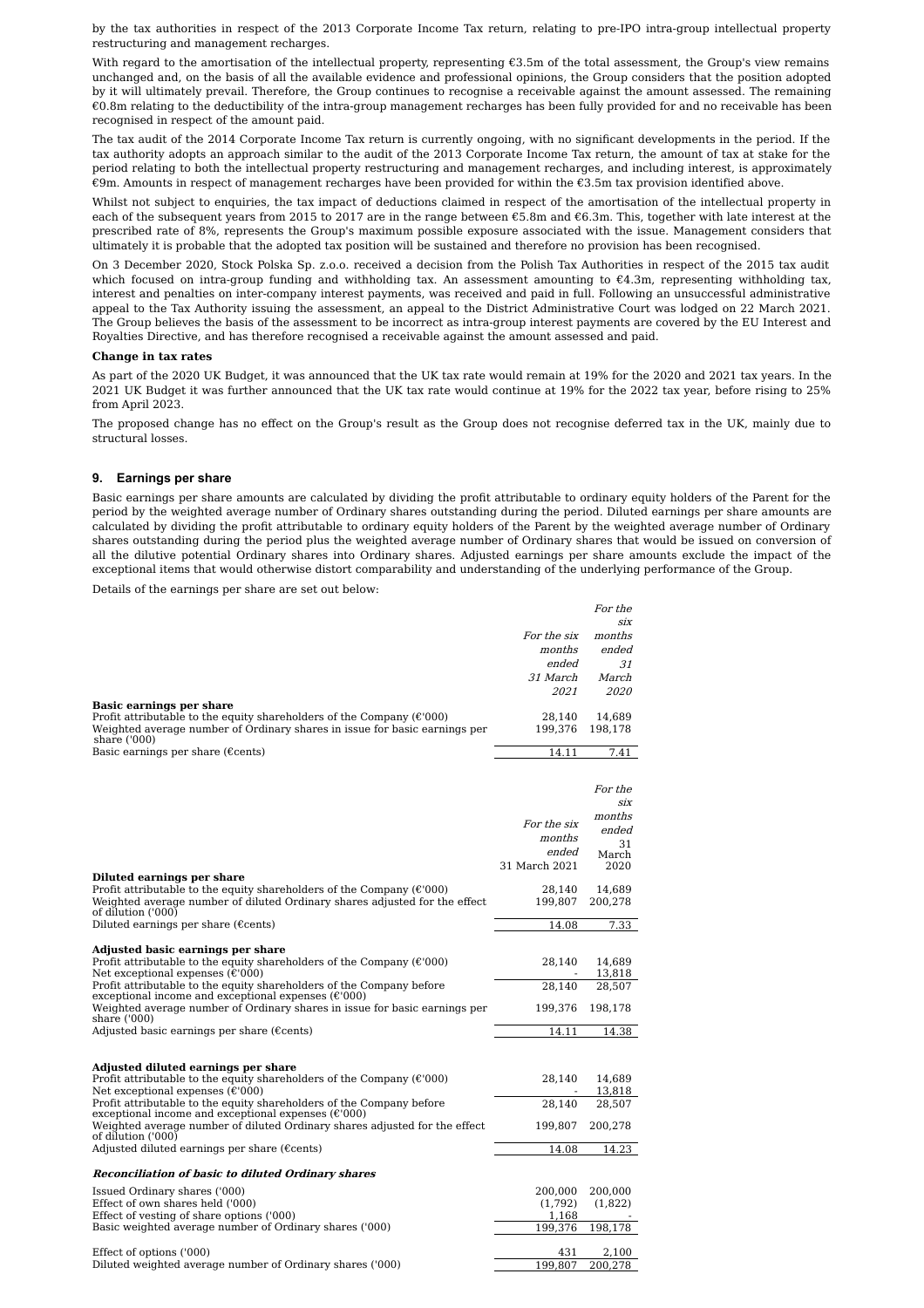#### All of the share awards are dilutive.

There have been no material transactions involving the Group's Ordinary shares between the reporting date and the date of authorisation of these financial statements.

#### **11. Intangible assets - goodwill**

|                                                                                           | 31 March 2021<br>$\epsilon$ 000 | 30 September<br><i>2020</i><br>$\epsilon$ 000 |
|-------------------------------------------------------------------------------------------|---------------------------------|-----------------------------------------------|
| Cost:<br>As at start of period<br>Currency translation differences<br>As at end of period | 85.927<br>1.374                 | 88.932<br>(3,005)                             |
| Accumulated impairment:                                                                   | 87.301                          | 85,927                                        |
| As at start of period                                                                     | 39,132                          | 39,132                                        |
| As at end of period                                                                       | 39.132                          | 39,132                                        |
| Carrying amount at end of period                                                          | 48,169                          | 46,795                                        |

#### **12. Intangible assets - other**

The movement in intangible assets for the six-month period ended 31 March 2021 was as follows:

|                                                | <b>Brands</b>  | Distributor<br>contracts | Customer<br>Relationships<br>and<br><i>Trademarks</i> | Software       | Assets<br>under<br>construction | Total          |
|------------------------------------------------|----------------|--------------------------|-------------------------------------------------------|----------------|---------------------------------|----------------|
|                                                | $\epsilon$ 000 | $\epsilon$ 000           | $\epsilon$ 000                                        | $\epsilon$ 000 | €000                            | $\epsilon$ 000 |
| At 1 October 2020, cost,<br>net of accumulated |                |                          |                                                       |                |                                 |                |
| amortisation                                   | 293,342        | 1,771                    | 5.346                                                 | 2.399          | 3.573                           | 306,431        |
| Additions                                      |                |                          |                                                       | 227            | 1.059                           | 1.286          |
| Transfers                                      |                |                          |                                                       | 172            | (233)                           | (61)           |
| Amortisation expense                           | (2)            | (290)                    | (222)                                                 | (1,017)        |                                 | (1,531)        |
| Foreign currency                               |                |                          |                                                       |                | 252                             |                |
| adjustment                                     | 5.832          | 112                      | (6)                                                   | 25             |                                 | 6,215          |
| At 31 March 2021, cost,<br>net of accumulated  |                |                          |                                                       |                | 4,651                           |                |
| amortisation                                   | 299.172        | 1.593                    | 5,118                                                 | 1,806          |                                 | 312,340        |
|                                                |                |                          |                                                       |                |                                 |                |

The movement in intangible assets for the year ended 30 September 2020 was as follows:

|                                                                | <i>Brands</i>  | Distributor<br>contracts | Customer<br>Relationships<br>and<br><b>Trademarks</b> | Software       | Assets<br>under<br>construction | Total          |
|----------------------------------------------------------------|----------------|--------------------------|-------------------------------------------------------|----------------|---------------------------------|----------------|
|                                                                | $\epsilon$ 000 | $\epsilon$ 000           | $\epsilon$ 000                                        | $\epsilon$ 000 | $\epsilon$ 000                  | $\epsilon$ 000 |
| At 1 October 2019, cost,<br>net of accumulated<br>amortisation |                |                          |                                                       |                |                                 |                |
|                                                                | 314,648        | 2,458                    | 5,702                                                 | 3,477          | 433                             | 326,718        |
| Additions                                                      |                |                          |                                                       | 649            | 3,150                           | 3,799          |
| Disposals                                                      |                |                          |                                                       | (244)          | ۰                               | (244)          |
| Amortisation expense                                           | (5)            | (585)                    | (353)                                                 | (1,376)        |                                 | (2,319)        |
| Impairment charge                                              | (9,591)        |                          |                                                       |                |                                 | (9,591)        |
| Foreign currency                                               |                |                          |                                                       |                | (10)                            |                |
| adjustment                                                     | (11,710)       | (102)                    | (3)                                                   | (107)          |                                 | (11, 932)      |
| At 30 September 2020,<br>cost, net of<br>accumulated           |                |                          |                                                       |                |                                 |                |
| amortisation                                                   | 293,342        | 1,771                    | 5,346                                                 | 2,399          | 3,573                           | 306,431        |

Included in the carrying amount of assets under construction at 31 March 2021 is an amount of €3,157,000 (30 September 2020: €1,909,000) related to internal costs incurred in the development of a single ERP system for use across the Group. Implementation of this system is expected to be concluded during the year ending 30 September 2022, at which point the costs capitalised will start to be amortised.

#### **13. Impairment of goodwill and intangibles with indefinite lives**

In assessing whether there is any indication that goodwill and intangibles with indefinite lives may be impaired, both external sources of information (such as the continuing impact of the Coronavirus pandemic) and internal sources of information (including internal reporting evidencing performance to be below management's expectations) are considered.

This assessment was completed at the cash-generating-unit (CGU) level, with no indicators of impairment identified in any of the Group's CGUs.

#### **14. Property, plant and equipment**

The movement in property, plant and equipment for the six-month period ended 31 March 2021 was as follows:

|                                                             | <i>Land</i><br>and<br>buildinas | <i>Technical</i><br>equipment | Other<br>equipment | Assets<br>under<br>construction | Total          |
|-------------------------------------------------------------|---------------------------------|-------------------------------|--------------------|---------------------------------|----------------|
|                                                             | $\epsilon$ 000                  | $\epsilon$ 000                | $\epsilon$ 000     | €000                            | $\epsilon$ 000 |
| At 1 October 2020, cost, net of<br>accumulated depreciation | 25.943                          | 17.142                        | 4.430              | 4.124                           | 51.639         |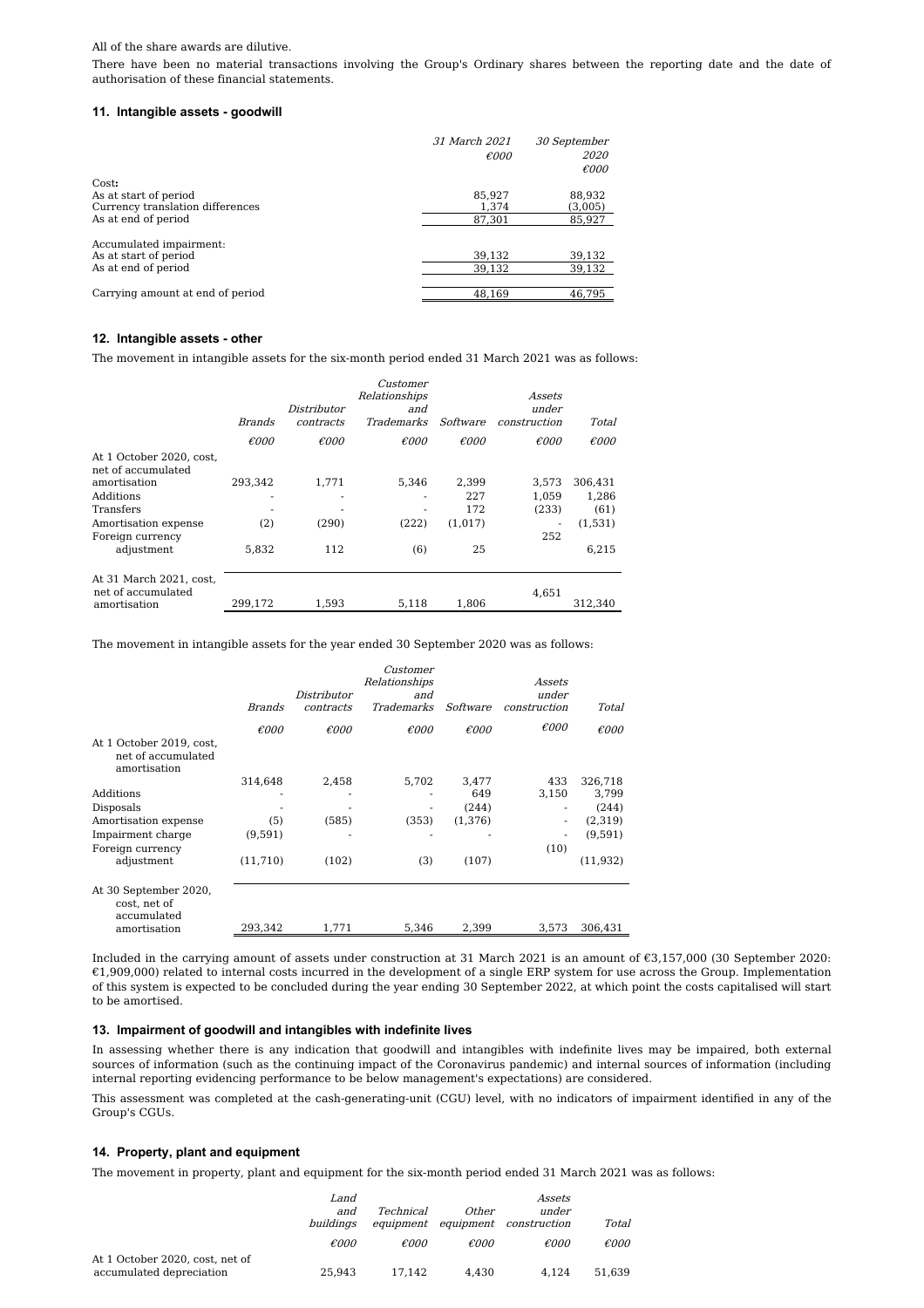| Additions<br>Disposals                                     | 54     | 154<br>(85) | 511<br>111 | $\frac{1,604}{2}$ | 2,323<br>(98) |
|------------------------------------------------------------|--------|-------------|------------|-------------------|---------------|
| Transfers                                                  | 331    | 327         | 153        | (750)             | 61            |
| Depreciation expense                                       | (471)  | (1,797)     | (1,032)    | -                 | (3,300)       |
| Foreign currency adjustment                                | 417    | (70)        | (12)       | (13)              | 322           |
| At 31 March 2021, cost, net of<br>accumulated depreciation | 26.274 | 15.671      | 4.039      | 4.963             | 50.947        |

The movement in property, plant and equipment for the year ended 30 September 2020 was as follows:

|                                                                | Land<br>and<br>buildings | Technical<br>equipment | Other<br>equipment | Assets<br>under<br>construction | Total          |
|----------------------------------------------------------------|--------------------------|------------------------|--------------------|---------------------------------|----------------|
|                                                                | $\epsilon$ 000           | $\epsilon$ 000         | $\epsilon$ 000     | $\epsilon$ 000                  | $\epsilon$ 000 |
| At 1 October 2019, cost, net of                                |                          |                        |                    |                                 |                |
| accumulated depreciation                                       | 27.109                   | 20.399                 | 1.417              | 4.607                           | 53.532         |
| Additions                                                      | 598                      | 2.123                  | 2.158              | 2.741                           | 7.620          |
| Disposals                                                      | (74)                     | (481)                  | (68)               | (52)                            | (675)          |
| Transfers                                                      | 273                      | 248                    | 2.428              | (2,949)                         |                |
| Depreciation expense                                           | (952)                    | (4.680)                | (1,508)            |                                 | (7, 140)       |
| Foreign currency adjustment                                    | (1,011)                  | (467)                  | 3                  | (223)                           | (1,698)        |
| At 30 September 2020, cost, net<br>of accumulated depreciation | 25,943                   | 17,142                 | 4.430              | 4.124                           | 51,639         |

#### **15. Right-of-use assets**

The movement in right-of-use assets for the six-month period ended 31 March 2021 was as follows:

|                                 | Right-of-use land Right-of-use other |                |                |  |
|---------------------------------|--------------------------------------|----------------|----------------|--|
|                                 | and buildings                        | equipment      | Total          |  |
|                                 | $\epsilon$ 000                       | $\epsilon$ 000 | $\epsilon$ 000 |  |
| At 1 October 2020, cost, net of |                                      |                |                |  |
| accumulated depreciation        | 10.093                               | 1.542          | 11,635         |  |
| Additions                       | 243                                  | 80             | 323            |  |
| Depreciation expense            | (1, 418)                             | (350)          | (1,768)        |  |
| Foreign currency adjustment     | (18)                                 | 31             | 13             |  |
| At 31 March 2021, cost, net of  |                                      |                |                |  |
| accumulated depreciation        | 8.900                                | 1.303          | 10.203         |  |

The movement in right-of-use assets for the year ended 30 September 2020 was as follows:

|                                    | Right-of-use land Right-of-use other<br>and buildings<br>equipment |                | Total          |
|------------------------------------|--------------------------------------------------------------------|----------------|----------------|
|                                    | €000                                                               | $\epsilon$ 000 | $\epsilon$ 000 |
| At 1 October 2019, cost, net of    |                                                                    |                |                |
| accumulated depreciation           | 10.194                                                             | 1.623          | 11,817         |
| Additions                          | 2.903                                                              | 778            | 3.681          |
| Disposals                          | (27)                                                               | (68)           | (95)           |
| Depreciation expense               | (2,799)                                                            | (769)          | (3,568)        |
| Foreign currency adjustment        | (178)                                                              | (22)           | (200)          |
| At 30 September 2020, cost, net of |                                                                    |                |                |
| accumulated depreciation           | 10.093                                                             | 1.542          | 11.635         |

#### **16. Investment in equity-accounted investees**

On 17 July 2017, Stock Spirits entered into an agreement with Quintessential Brands Group for the acquisition of a 25% equity interest in Quintessential Brands Ireland Whiskey Limited (QBIWL), representing 25,001 B Ordinary shares, for a cash consideration of up to  $\epsilon$ 18,333,000. Consideration comprised an initial cash payment of  $\epsilon$ 15,000,000 for 25% of the equity interest, and a contingent consideration of up to €3,333,000 which is payable over the period November 2020 to May 2022, subject to performance conditions.

OBIWL owns The Dublin Liberties Irish Whiskey<sup>®</sup> and the Dubliner Irish Whiskey<sup>®</sup> brands, a range of ultra-premium through to standard Irish whiskies. The principal place of business of QBIWL is Dublin, Ireland.

The investment was made to enable the Group to capitalise on the growing whiskey category, and to enhance our whiskey expertise.

The registered address of QBIWL is Tullyroe, Mountrath Road, Abbeyleix, Co. Laois, R32 K230, Republic of Ireland. The latest audited accounts for QBIWL were prepared for the year ended 31 March 2020.

The Group's share of the loss of QBIWL for the period is €30,000 (31 March 2020: loss of €165,000). There has been a corresponding reduction in the carrying value of the investment to reflect the Group's share of the loss. No dividend has been received from QBIWL by the Group.

As discussed in note 7, in 2020 the occurrence of the Coronavirus pandemic provided objective evidence that the Group's equity investment in QBIWL may be impaired. The impairment review for the investment identified the need to impair the carrying value of the investment in QBIWL by €14,193,000 in March 2020. The non-cash impairment loss reduced the carrying value of the investment in QBIWL to €2,100,000. Due to the nature and size of the impairment, this was disclosed as an exceptional expense.

#### **17. Short-term deposits**

| <i>31 March</i> | 30 September   |
|-----------------|----------------|
| 2021            | 2020           |
| €000            | $\epsilon$ 000 |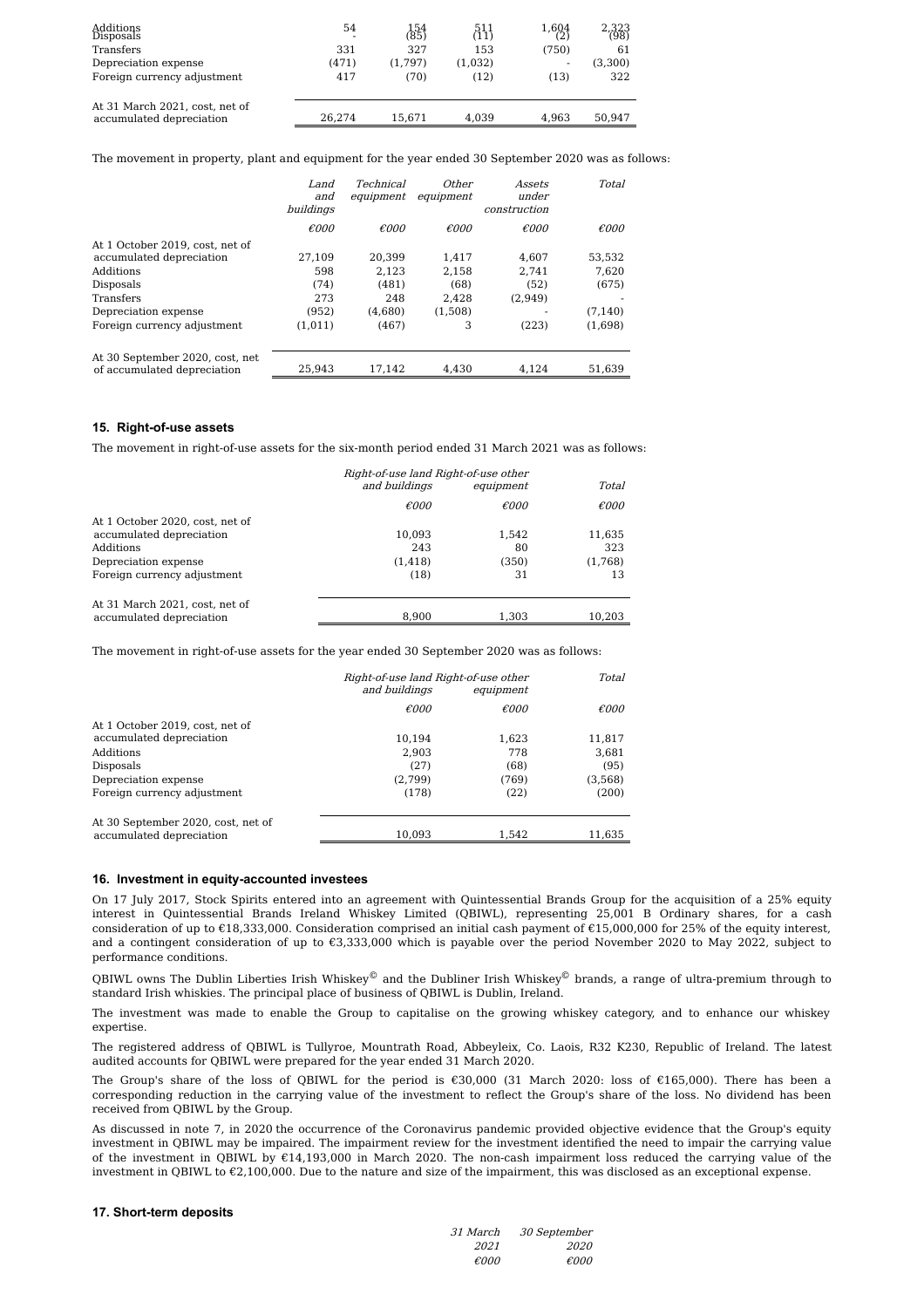Short-term deposits comprise term deposits with maturities ranging from three months to one year. The credit rating of the financial institution at which funds have been deposited is AA or equivalent.

No loss allowance for expected credit losses has been recognised on term deposits as this risk is considered to be immaterial.

#### **18. Cash and cash equivalents**

For the purposes of the condensed consolidated statement of cash flows, cash and cash equivalents include cash on hand and in banks, net of outstanding bank overdrafts. Cash and cash equivalents at the end of the financial period, as shown in the condensed consolidated statement of cash flows, can be reconciled to the related items in the statement of financial position as follows:

|                        | <i>31 March</i> | 30 September   |
|------------------------|-----------------|----------------|
|                        | <i>2021</i>     | <i>2020</i>    |
|                        | $\epsilon$ 000  | $\epsilon$ 000 |
| Cash and bank balances | 45.546          | 42.747         |

Cash and cash equivalents are denominated in the following currencies:

|                  | 31 March       | 30 September   |
|------------------|----------------|----------------|
|                  | 2021           | 2020           |
|                  | $\epsilon$ 000 | $\epsilon$ 000 |
| Sterling         | 5,499          | 4,688          |
| Euro             | 11,644         | 12,072         |
| Czech Koruna     | 16,611         | 12,380         |
| Polish Zloty     | 10,600         | 12,492         |
| Other currencies | 1,192          | 1,115          |
| Total            | 45,546         | 42.747         |

#### **19. Borrowings**

|                               |                          |                |                       | Non-current    |
|-------------------------------|--------------------------|----------------|-----------------------|----------------|
|                               | Current                  | Non-current    | Current               | 30             |
|                               | 31 March                 |                | 31 March 30 September | September      |
|                               | 2021                     | 2021           | <i>2020</i>           | 2020           |
|                               | $\epsilon$ 000           | $\epsilon$ 000 | $\epsilon$ 000        | $\epsilon$ 000 |
| Unsecured - at amortised cost |                          |                |                       |                |
| HSBC loan                     | $\overline{\phantom{a}}$ | 78.910         | -                     | 70.555         |
| Cost of arranging bank loan   | $\overline{\phantom{a}}$ | (7)            | -                     | (16)           |
|                               |                          |                |                       |                |
|                               |                          | 78.903         |                       | 70.539         |

At 31 March 2021 the Group had a facilities agreement for a €200,000,000 revolving credit facility (RCF) with a banking club consisting of five banks including HSBC, who also act as the Agent. The original term of the RCF was five years to November 2020. On 21 July 2017, the Group extended the facilities agreement by a further 2 years to November 2022. The key facility terms remained unchanged. At 31 March 2021, borrowings have been classified as non-current as settlement was not required until the end of the facility term in November 2022.

On 7 May 2021 the Group signed a new facilities agreement for a  $\epsilon$ 200,000,000 RCF with a banking club consisting of five banks including Raiffeisen Bank International, who will also act as the Agent, to replace the existing facility. The term of the RCF is 3 years.

As with the former arrangement, the new facility is fully flexible and allows the Group to benefit from being able to increase or reduce borrowings as required, and effectively utilise balance sheet cash. Margins have remained largely consistent with the previous facility. Each of the drawings under the new RCF will continue to be drawn down in local currencies. The loans bear variable rates of interest which are linked to WIBOR, PRIBOR, EURIBOR or SONIA as appropriate. As with the previous facility each of the loans have a variable margin element to the interest charge. The margin is linked to a ratchet mechanism, subject to a minimum margin, as the Group's leverage covenant changes.

Costs of arranging the new Group banking facilities will be deducted from the original measurement of the loan facilities and amortised into finance costs throughout the term of the loan using the effective interest method.

As well as the RCF drawings of €78,910,000 as at 31 March 2021 (30 September 2020: €70,555,000), an additional €14,037,000 (30 September 2020:  $\epsilon$ 14,037,000) of the RCF was utilised for customs quarantees in Italy and Germany. These custom quarantees reduce the available RCF, but do not constitute a balance sheet liability.

#### **20. Financial assets and liabilities**

Set out below is a comparison by category of carrying amounts which approximate fair values of all of the Group's financial instruments that are carried in the financial statements.

Financial

*As at 31 March 2021*

| As at st march for t                            | Financial assets<br>and liabilities at<br>amortised cost | , ,,,,,,,,,,,<br>liabilities at<br><i>Fair Value</i><br>Through Profit<br>and Loss<br>(FVTPL) | Total book<br><i>value</i> |
|-------------------------------------------------|----------------------------------------------------------|-----------------------------------------------------------------------------------------------|----------------------------|
|                                                 | $\epsilon$ 000                                           | $\epsilon$ 000                                                                                | $\epsilon$ 000             |
| <b>Financial assets:</b>                        |                                                          |                                                                                               |                            |
| Cash and cash equivalents (note 18)             | 45,546                                                   |                                                                                               | 45,546                     |
| Short-term deposits (note 17)                   | 6.471                                                    | $\overline{\phantom{a}}$                                                                      | 6.471                      |
| Trade and other receivables                     | 108.368                                                  |                                                                                               | 108.368                    |
| Customs deposits                                | 4.661                                                    |                                                                                               | 4.661                      |
| <b>Financial liabilities:</b>                   |                                                          |                                                                                               |                            |
| Interest-bearing loans and borrowings:          |                                                          |                                                                                               |                            |
| (i) Lease obligations                           | (11, 420)                                                |                                                                                               | (11, 420)                  |
| (ii) Floating rate borrowings - banks (note 19) | (78, 903)                                                |                                                                                               | (78, 903)                  |
| Trade and other pavables                        | (71.803)                                                 |                                                                                               | (71.803)                   |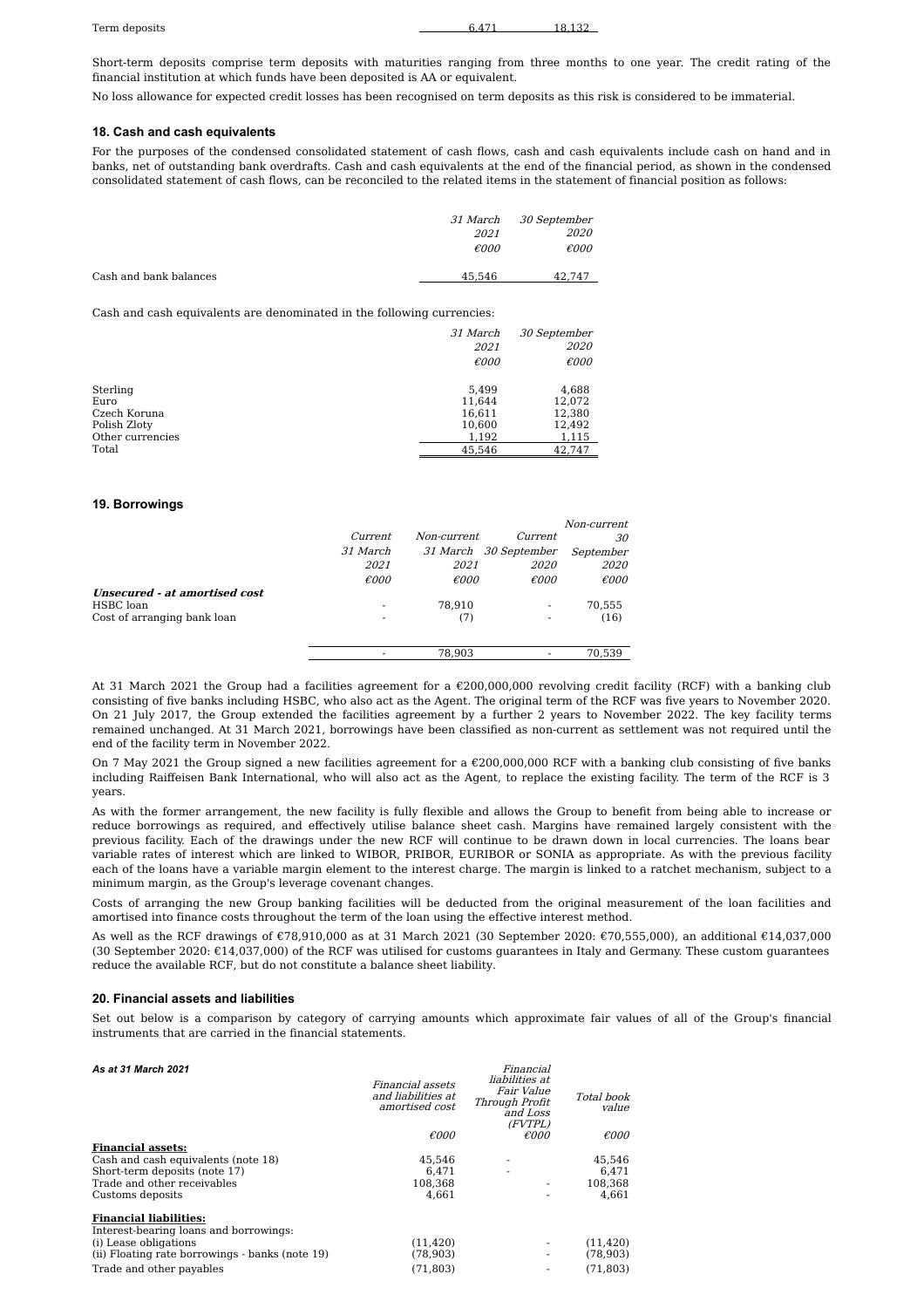| Contingent consideration<br>Deferred consideration                                                                                                                                                   |                                                          | $\{7,884\}$                                                                        | $\{7,884\}$                                              |
|------------------------------------------------------------------------------------------------------------------------------------------------------------------------------------------------------|----------------------------------------------------------|------------------------------------------------------------------------------------|----------------------------------------------------------|
| As at 30 September 2020                                                                                                                                                                              | Financial assets<br>and liabilities at<br>amortised cost | Financial<br>liabilities at<br>Fair Value<br>Through Profit<br>and Loss<br>(FVTPL) | Total book<br>Value                                      |
|                                                                                                                                                                                                      | $\epsilon$ 000                                           | $\epsilon$ 000                                                                     | $\epsilon$ 000                                           |
| <b>Financial assets:</b><br>Cash and cash equivalents (note 18)<br>Short-term deposits (note 17)<br>Trade and other receivables<br>Customs deposits                                                  | 42,747<br>18,132<br>92,383<br>4,483                      |                                                                                    | 42,747<br>18,132<br>92,383<br>4,483                      |
| <b>Financial liabilities:</b>                                                                                                                                                                        |                                                          |                                                                                    |                                                          |
| Interest-bearing loans and borrowings:<br>(i) Lease obligations<br>(ii) Floating rate borrowings - banks (note 19)<br>Trade and other payables<br>Contingent consideration<br>Deferred consideration | (13,002)<br>(70, 539)<br>(80, 258)                       | (2,698)<br>(1,826)                                                                 | (13,002)<br>(70, 539)<br>(80, 258)<br>(2,698)<br>(1,826) |

At 31 March 2021 and 30 September 2020, contingent and deferred consideration are measured at fair value (level 3). There are no further financial instruments and therefore an analysis using the fair value hierarchy has not been performed.

#### **21. Authorised and issued share capital and reserves**

Share capital of Stock Spirits Group PLC

|                                                      | <i>31 March</i> | 30 September |
|------------------------------------------------------|-----------------|--------------|
|                                                      | 2021            | <i>2020</i>  |
| Number of shares                                     |                 |              |
| Ordinary shares of £0.10 each, issued and fully paid | 200,000,000     | 200,000,000  |
|                                                      |                 |              |
| Ordinary shares $(\text{\textsterling}000)$          | 23.625          | 23.625       |

#### Merger reserve

On 21 October 2013, 129,064,871 shares were issued in exchange for shares in OCM Luxembourg Spirits Holdings S.à.r.l. The net book value of OCM Luxembourg Spirits Holdings S.à.r.l. at the time of exchange was €114,279,000, which resulted in €99,033,000 being credited to the merger reserve in line with merger relief provided by Section 612 of the Company Act 2006.

#### Consolidation reserve

As the Group was formed through a reorganisation in which the Company became the new Parent entity of the Group, the 2013 Consolidated Financial Statements were prepared as a continuation of the existing Group using the pooling of interests method (or merger accounting). Merger accounting principles for this combination gave rise to a consolidation reserve of €5,130,000.

#### Own share reserve

The own share reserve comprises the cost of the Company's shares held by the Group. The Employment Benefit Trust (EBT) holds these shares on behalf of the employees until the options are exercised. During the six months ended 31 March 2021 1,150,000 shares were purchased by the EBT on behalf of the Group to satisfy the vesting of options under the current share schemes (30 September 2020: 1,500,000 shares purchased). This resulted in an increase in the own share reserve of €3,778,000 (30 September 2020: €3,841,000). At 31 March 2021 the Group held 1,331,967 of the Company's shares (30 September 2020: 1,678,337).

On the exercise of options in the period,  $\epsilon$ 3,587,000 (30 September 2020:  $\epsilon$ 2,621,000) was credited to the own share reserve, with the corresponding charge to retained earnings.

The EBT holds the shares at cost.

#### Other reserve

Other reserves include the credit to equity for equity-settled share-based payments. The charge for the six months ended 31 March 2021 was €726,000 (30 September 2020: €2,864,000). On the exercise of Performance Share Plan, Restricted Stock, Deferred Annual Bonus Plan, and IPO options in the period, €3,890,000 (30 September 2020: €2,495,000) was debited from other reserves and credited to retained earnings. A further €7,268,000 was debited from other reserves and credited to retained earnings in the period for share options issued at IPO which were exercised in previous periods.

Foreign currency translation reserve

|                                      |       | 31 March 30 September |
|--------------------------------------|-------|-----------------------|
|                                      | 2021  | 2020                  |
|                                      | €000  | $\epsilon$ 000        |
|                                      |       |                       |
| Foreign currency translation reserve | 2.663 | (4.472)               |

Exchange differences relating to the translation from the functional currencies of the Group's foreign subsidiaries into Euros are accounted for by entries made directly to the foreign currency translation reserve.

#### **22. Distributions**

An interim dividend of 2.98 Euro cents per ordinary share (2020: 2.77 Euro cents per ordinary share) has been declared by the Board in respect of the six months ended 31 March 2021 and will be paid on 18 June 2021. The dividend payable has not been recognised as a liability at 31 March 2021.

#### **23. Related party transactions**

In considering each possible related party relationship, attention is directed to the substance of the relationship, not merely the legal form.

There were no transactions with related parties during the six month period ended 31 March 2021 (31 March 2020: €nil), other than compensation of key management personnel and transactions with QBIWL and its related entities.